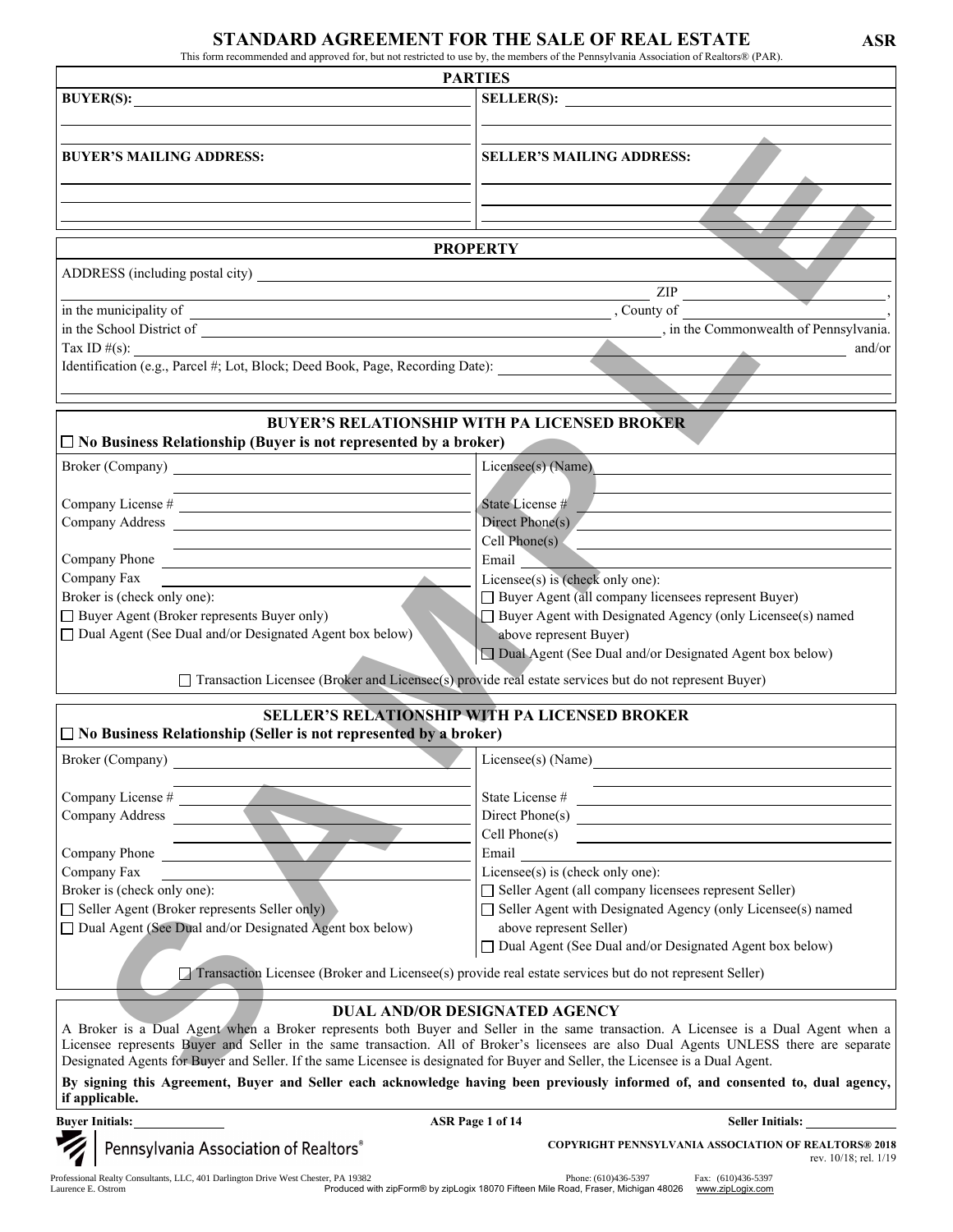|            | Seller hereby agrees to sell and convey to Buyer, who agrees to purchase, the identified Property.<br>2. PURCHASE PRICE AND DEPOSITS (4-14)<br>(A) Purchase Price \$                                                                                                                                                                                                                                                 |                                                |
|------------|----------------------------------------------------------------------------------------------------------------------------------------------------------------------------------------------------------------------------------------------------------------------------------------------------------------------------------------------------------------------------------------------------------------------|------------------------------------------------|
|            |                                                                                                                                                                                                                                                                                                                                                                                                                      |                                                |
|            |                                                                                                                                                                                                                                                                                                                                                                                                                      | U.S. Dollars), to be paid by Buyer as follows: |
|            | 1. Initial Deposit, within days (5 if not specified) of Execution Date,                                                                                                                                                                                                                                                                                                                                              |                                                |
|            | if not included with this Agreement:                                                                                                                                                                                                                                                                                                                                                                                 | $\frac{s}{s}$                                  |
|            |                                                                                                                                                                                                                                                                                                                                                                                                                      |                                                |
|            | 2. Additional Deposit within $\frac{1}{2}$ days of the Execution Date:<br>Remaining balance will be paid at settlement.                                                                                                                                                                                                                                                                                              |                                                |
|            | (B) All funds paid by Buyer, including deposits, will be paid by check, cashier's check or wired funds. All funds paid by Buyer<br>within 30 days of settlement, including funds paid at settlement, will be by cashier's check or wired funds, but not by per-<br>sonal check.<br>(C) Deposits, regardless of the form of payment, will be paid in U.S. Dollars to Broker for Seller (unless otherwise stated here: |                                                |
|            |                                                                                                                                                                                                                                                                                                                                                                                                                      |                                                |
|            | who will retain deposits in an escrow account in conformity with all applicable laws and regulations until consummation or ter-                                                                                                                                                                                                                                                                                      |                                                |
|            | mination of this Agreement. Only real estate brokers are required to hold deposits in accordance with the rules and regulations of                                                                                                                                                                                                                                                                                   |                                                |
|            | the State Real Estate Commission. Checks tendered as deposit monies may be held uncashed pending the execution of this                                                                                                                                                                                                                                                                                               |                                                |
|            | Agreement.                                                                                                                                                                                                                                                                                                                                                                                                           |                                                |
| $21 \t3.$  | <b>SELLER ASSIST (If Applicable) (1-10)</b>                                                                                                                                                                                                                                                                                                                                                                          |                                                |
|            | Seller will pay \$<br>Buyer's costs, as permitted by the mortgage lender, if any. Seller is only obligated to pay up to the amount or percentage which is                                                                                                                                                                                                                                                            |                                                |
|            |                                                                                                                                                                                                                                                                                                                                                                                                                      |                                                |
|            | approved by mortgage lender.                                                                                                                                                                                                                                                                                                                                                                                         |                                                |
|            | 25 4. SETTLEMENT AND POSSESSION (4-14)                                                                                                                                                                                                                                                                                                                                                                               |                                                |
|            | (A) Settlement Date is (A) Settlement Date is extended to the Property is located or in an adjacent county, during normal business hours, unless (B) Settlement will occur in the county where the Property is located or in a                                                                                                                                                                                       |                                                |
|            |                                                                                                                                                                                                                                                                                                                                                                                                                      |                                                |
|            | Buyer and Seller agree otherwise.<br>(C) At time of settlement, the following will be pro-rated on a daily basis between Buyer and Seller, reimbursing where applicable:                                                                                                                                                                                                                                             |                                                |
|            | current taxes; rents; interest on mortgage assumptions; condominium fees and homeowner association fees; water and/or sewer                                                                                                                                                                                                                                                                                          |                                                |
|            | fees, together with any other lienable municipal service fees. All charges will be prorated for the period(s) covered. Seller will pay                                                                                                                                                                                                                                                                               |                                                |
|            | up to and including the date of settlement and Buyer will pay for all days following settlement, unless otherwise stated here:                                                                                                                                                                                                                                                                                       |                                                |
|            |                                                                                                                                                                                                                                                                                                                                                                                                                      |                                                |
|            | (D) For purposes of prorating real estate taxes, the "periods covered" are as follows:                                                                                                                                                                                                                                                                                                                               |                                                |
|            | 1. Municipal tax bills for all counties and municipalities in Pennsylvania are for the period from January 1 to December 31.                                                                                                                                                                                                                                                                                         |                                                |
|            | 2. School tax bills for the Philadelphia, Pittsburgh and Scranton School Districts are for the period from January 1 to December                                                                                                                                                                                                                                                                                     |                                                |
|            | 31. School tax bills for all other school districts are for the period from July 1 to June 30.                                                                                                                                                                                                                                                                                                                       |                                                |
|            | (E) Conveyance from Seller will be by fee simple deed of special warranty unless otherwise stated here:                                                                                                                                                                                                                                                                                                              |                                                |
|            |                                                                                                                                                                                                                                                                                                                                                                                                                      |                                                |
|            | (F) Payment of transfer taxes will be divided equally between Buyer and Seller unless otherwise stated here:                                                                                                                                                                                                                                                                                                         |                                                |
|            | (G) Possession is to be delivered by deed, existing keys and physical possession to a vacant Property free of debris, with all structures                                                                                                                                                                                                                                                                            |                                                |
|            | broom-clean, at day and time of settlement, unless Seller, before signing this Agreement, has identified in writing that the Property                                                                                                                                                                                                                                                                                |                                                |
|            |                                                                                                                                                                                                                                                                                                                                                                                                                      |                                                |
|            |                                                                                                                                                                                                                                                                                                                                                                                                                      |                                                |
|            | is subject to a lease.                                                                                                                                                                                                                                                                                                                                                                                               |                                                |
|            | (H) If Seller has identified in writing that the Property is subject to a lease, possession is to be delivered by deed, existing keys and<br>assignment of existing leases for the Property, together with security deposits and interest, if any, at day and time of settlement.                                                                                                                                    |                                                |
|            | Seller will not enter into any new leases, nor extend existing leases, for the Property without the written consent of Buyer. Buyer                                                                                                                                                                                                                                                                                  |                                                |
|            | will acknowledge existing lease(s) by initialing the lease(s) at the execution of this Agreement, unless otherwise stated in this                                                                                                                                                                                                                                                                                    |                                                |
|            | Agreement.                                                                                                                                                                                                                                                                                                                                                                                                           |                                                |
|            | $\Box$ Tenant-Occupied Property Addendum (PAR Form TOP) is attached and made part of this Agreement.                                                                                                                                                                                                                                                                                                                 |                                                |
|            | <b>DATES/TIME IS OF THE ESSENCE (1-10)</b>                                                                                                                                                                                                                                                                                                                                                                           |                                                |
|            | (A) Written acceptance of all parties will be on or before:                                                                                                                                                                                                                                                                                                                                                          |                                                |
|            | (B) The Settlement Date and all other dates and times identified for the performance of any obligations of this Agreement are of the                                                                                                                                                                                                                                                                                 |                                                |
|            | essence and are binding.                                                                                                                                                                                                                                                                                                                                                                                             |                                                |
|            | (C) The Execution Date of this Agreement is the date when Buyer and Seller have indicated full acceptance of this Agreement by sign-                                                                                                                                                                                                                                                                                 |                                                |
|            | ing and/or initialing it. For purposes of this Agreement, the number of days will be counted from the Execution Date, excluding                                                                                                                                                                                                                                                                                      |                                                |
|            | the day this Agreement was executed and including the last day of the time period. All changes to this Agreement should be ini-                                                                                                                                                                                                                                                                                      |                                                |
| $51\;\;5.$ | tialed and dated.<br>(D) The Settlement Date is not extended by any other provision of this Agreement and may only be extended by mutual written agree-                                                                                                                                                                                                                                                              |                                                |

## $\Box$  Tenant-Occupied Property Addendum (PAR Form TOP) is attached and made part of this Agreement.

## 5. DATES/TIME IS OF THE ESSENCE (1-10)

- 52 (A) Written acceptance of all parties will be on or before:<br>53 (B) The Settlement Date and all other dates and times
- (B) The Settlement Date and all other dates and times identified for the performance of any obligations of this Agreement are of the 54 essence and are binding.<br>55 (C) The Execution Date of
- (C) The Execution Date of this Agreement is the date when Buyer and Seller have indicated full acceptance of this Agreement by sign-<sup>56</sup> ing and/or initialing it. For purposes of this Agreement, the number of days will be counted from the Execution Date, excluding<br><sup>57</sup> the day this Agreement was executed and including the last day of the time period. A the day this Agreement was executed and including the last day of the time period. All changes to this Agreement should be ini-tialed and dated.
- (D) The Settlement Date is not extended by any other provision of this Agreement and may only be extended by mutual written agree-ment of the parties.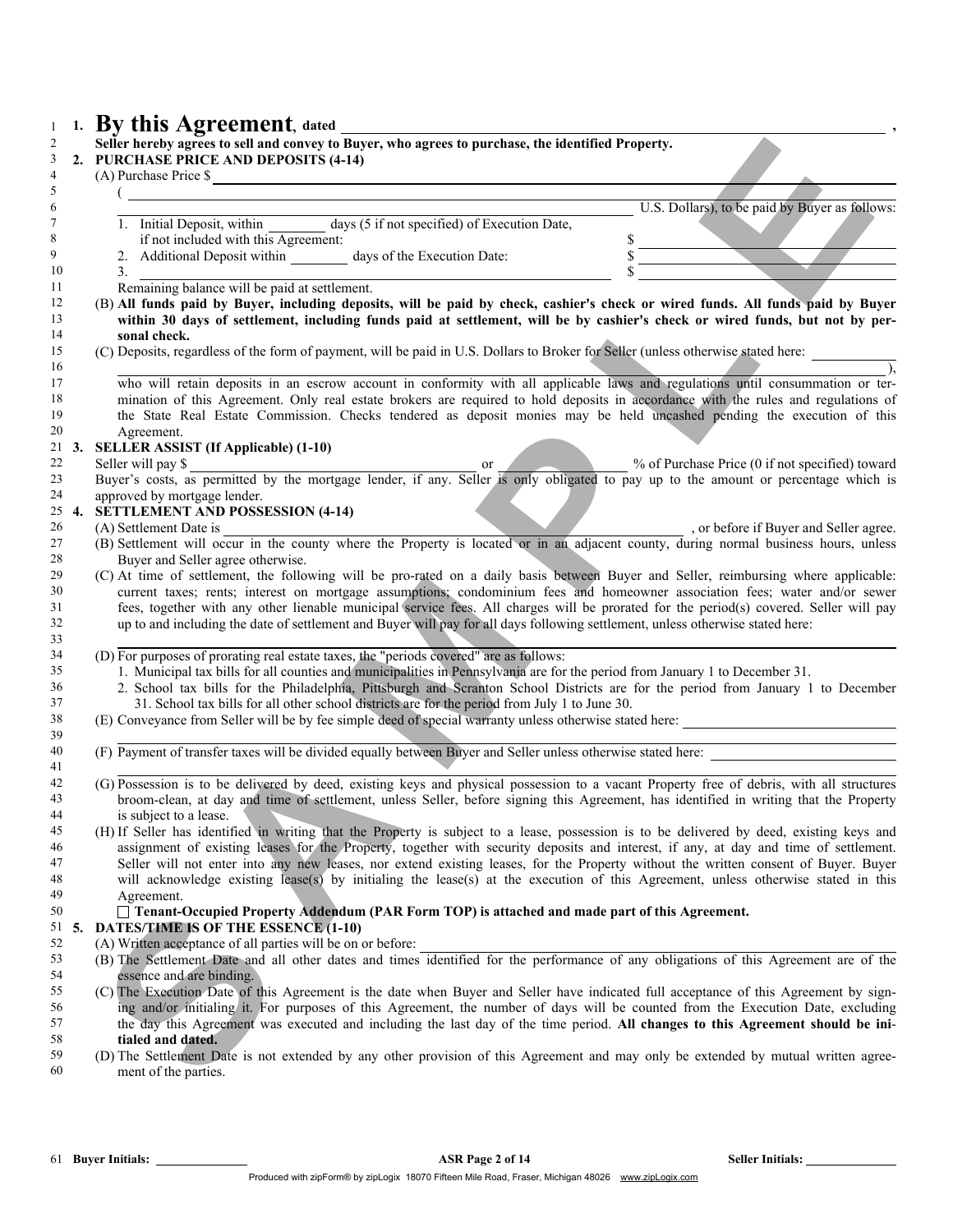62 (E) Certain terms and time periods are pre-printed in this Agreement as a convenience to the Buyer and Seller. All pre-printed terms 63 and time periods are negotiable and may be changed by striking out the pre-printed text and inserting different terms acceptable to all parties except where restricted by law. to all parties, except where restricted by law.

### 65 6. ZONING (4-14)

# 70 7. FIXTURES AND PERSONAL PROPERTY (1-17)<br>71 (A) INCLUDED in this sale, unless otherwise state

- 71 (A) INCLUDED in this sale, unless otherwise stated, are all existing items permanently installed in or on the Property, free of liens, 72 and other items including plumbing; heating; gas fireplace logs; radiator covers; lighting fixtures (including chandeliers and ceil-73 ing fans); pools, spas and hot tubs (including covers and cleaning equipment); electric animal fencing systems (excluding collars); 74 garage door openers and transmitters; television antennas; mounting brackets and hardware for television and sound equipment; 75 unpotted shrubbery, plantings and trees; smoke detectors and carbon monoxide detectors; sump pumps; storage sheds; fences; 76 mailboxes; wall to wall carpeting; existing window screens, storm windows and screen/storm doors; window covering hardware<br>77 (including rods and brackets) shades and blinds; awnings; central yacuum system (with attachm 77 (including rods and brackets), shades and blinds; awnings; central vacuum system (with attachments); built-in air conditioners; The *puilt-in appliances*; the range/oven; dishwashers; trash compactors; any remaining heating and cooking fuels stored on the *Property at the time of settlement* and if owned water treatment systems propane tanks satell Property at the time of settlement; and, if owned, water treatment systems, propane tanks, satellite dishes and security systems. 80 Unless stated otherwise, the following items are included in the sale, but not in the Purchase Price:
- 83 (B) The following items are LEASED (not owned by Seller). Contact the provider/vendor for more information (e.g., water treatment 84 systems, propane tanks, satellite dishes and security systems): <br>(C) EXCLUDED fixtures and items:
- (C) EXCLUDED fixtures and items: 86

## 87 8. MORTGAGE CONTINGENCY (10-18)<br>88 7 WAIVED This sale is NOT contine

- 88 WAIVED. This sale is NOT contingent on mortgage financing, although Buyer may obtain mortgage financing and/or the parties 89 may include an appraisal contingency.
- 90  $\Box$  ELECTED.

81 82

99

| 64  |                                                                                                                                                                                                                                                                      | to all parties, except where restricted by law.                                                                                 |                                                                                                                                                                                                                                |  |
|-----|----------------------------------------------------------------------------------------------------------------------------------------------------------------------------------------------------------------------------------------------------------------------|---------------------------------------------------------------------------------------------------------------------------------|--------------------------------------------------------------------------------------------------------------------------------------------------------------------------------------------------------------------------------|--|
| 65  |                                                                                                                                                                                                                                                                      | 6. ZONING (4-14)                                                                                                                |                                                                                                                                                                                                                                |  |
| 66  | Failure of this Agreement to contain the zoning classification (except in cases where the property {and each parcel thereof, if subdi-                                                                                                                               |                                                                                                                                 |                                                                                                                                                                                                                                |  |
| 67  | vidable} is zoned solely or primarily to permit single-family dwellings) will render this Agreement voidable at Buyer's option, and, if                                                                                                                              |                                                                                                                                 |                                                                                                                                                                                                                                |  |
| 68  | voided, any deposits tendered by the Buyer will be returned to the Buyer without any requirement for court action.                                                                                                                                                   |                                                                                                                                 |                                                                                                                                                                                                                                |  |
| 69  |                                                                                                                                                                                                                                                                      | Zoning Classification, as set forth in the local zoning ordinance: _________________________________                            |                                                                                                                                                                                                                                |  |
| 70  | 7. FIXTURES AND PERSONAL PROPERTY (1-17)                                                                                                                                                                                                                             |                                                                                                                                 |                                                                                                                                                                                                                                |  |
| 71  | (A) INCLUDED in this sale, unless otherwise stated, are all existing items permanently installed in or on the Property, free of liens,                                                                                                                               |                                                                                                                                 |                                                                                                                                                                                                                                |  |
| 72  | and other items including plumbing; heating; gas fireplace logs; radiator covers; lighting fixtures (including chandeliers and ceil-                                                                                                                                 |                                                                                                                                 |                                                                                                                                                                                                                                |  |
| 73  |                                                                                                                                                                                                                                                                      |                                                                                                                                 |                                                                                                                                                                                                                                |  |
| 74  | ing fans); pools, spas and hot tubs (including covers and cleaning equipment); electric animal fencing systems (excluding collars);<br>garage door openers and transmitters; television antennas; mounting brackets and hardware for television and sound equipment; |                                                                                                                                 |                                                                                                                                                                                                                                |  |
|     |                                                                                                                                                                                                                                                                      |                                                                                                                                 |                                                                                                                                                                                                                                |  |
| 75  | unpotted shrubbery, plantings and trees; smoke detectors and carbon monoxide detectors; sump pumps; storage sheds; fences;                                                                                                                                           |                                                                                                                                 |                                                                                                                                                                                                                                |  |
| 76  | mailboxes; wall to wall carpeting; existing window screens, storm windows and screen/storm doors; window covering hardware                                                                                                                                           |                                                                                                                                 |                                                                                                                                                                                                                                |  |
| 77  | (including rods and brackets), shades and blinds; awnings; central vacuum system (with attachments); built-in air conditioners;                                                                                                                                      |                                                                                                                                 |                                                                                                                                                                                                                                |  |
| 78  |                                                                                                                                                                                                                                                                      |                                                                                                                                 | built-in appliances; the range/oven; dishwashers; trash compactors; any remaining heating and cooking fuels stored on the                                                                                                      |  |
| 79  |                                                                                                                                                                                                                                                                      |                                                                                                                                 | Property at the time of settlement; and, if owned, water treatment systems, propane tanks, satellite dishes and security systems.                                                                                              |  |
| 80  |                                                                                                                                                                                                                                                                      | Unless stated otherwise, the following items are included in the sale, but not in the Purchase Price.                           |                                                                                                                                                                                                                                |  |
| 81  |                                                                                                                                                                                                                                                                      |                                                                                                                                 |                                                                                                                                                                                                                                |  |
| 82  |                                                                                                                                                                                                                                                                      |                                                                                                                                 |                                                                                                                                                                                                                                |  |
| 83  |                                                                                                                                                                                                                                                                      |                                                                                                                                 | (B) The following items are LEASED (not owned by Seller). Contact the provider/vendor for more information (e.g., water treatment                                                                                              |  |
| 84  |                                                                                                                                                                                                                                                                      | systems, propane tanks, satellite dishes and security systems):                                                                 |                                                                                                                                                                                                                                |  |
| 85  |                                                                                                                                                                                                                                                                      | (C) EXCLUDED fixtures and items:                                                                                                |                                                                                                                                                                                                                                |  |
| 86  |                                                                                                                                                                                                                                                                      |                                                                                                                                 |                                                                                                                                                                                                                                |  |
| 87  | 8.                                                                                                                                                                                                                                                                   | <b>MORTGAGE CONTINGENCY (10-18)</b>                                                                                             |                                                                                                                                                                                                                                |  |
| 88  |                                                                                                                                                                                                                                                                      | $\perp$                                                                                                                         | WAIVED. This sale is NOT contingent on mortgage financing, although Buyer may obtain mortgage financing and/or the parties                                                                                                     |  |
| 89  |                                                                                                                                                                                                                                                                      | may include an appraisal contingency.                                                                                           |                                                                                                                                                                                                                                |  |
| 90  |                                                                                                                                                                                                                                                                      | ELECTED.<br>П                                                                                                                   |                                                                                                                                                                                                                                |  |
| 91  |                                                                                                                                                                                                                                                                      | (A) This sale is contingent upon Buyer obtaining mortgage financing according to the following terms:                           |                                                                                                                                                                                                                                |  |
|     |                                                                                                                                                                                                                                                                      |                                                                                                                                 |                                                                                                                                                                                                                                |  |
| 92  |                                                                                                                                                                                                                                                                      | <b>First Mortgage on the Property</b>                                                                                           | <b>Second Mortgage on the Property</b>                                                                                                                                                                                         |  |
| 93  |                                                                                                                                                                                                                                                                      |                                                                                                                                 |                                                                                                                                                                                                                                |  |
| 94  |                                                                                                                                                                                                                                                                      |                                                                                                                                 |                                                                                                                                                                                                                                |  |
| 95  |                                                                                                                                                                                                                                                                      |                                                                                                                                 |                                                                                                                                                                                                                                |  |
| 96  |                                                                                                                                                                                                                                                                      |                                                                                                                                 | Type of mortgage Type of mortgage Type of mortgage Type of mortgage Type of mortgage Type of mortgage Type of mortgage Type of mortgage Type of mortgage Type of mortgage Type of mortgage Type of mortgage Type of mortgage T |  |
| 97  |                                                                                                                                                                                                                                                                      |                                                                                                                                 | $exceed \underline{\hspace{1cm}}$ %                                                                                                                                                                                            |  |
| 98  |                                                                                                                                                                                                                                                                      | exceed<br>Mortgage lender<br>1966                                                                                               | Mortgage lender                                                                                                                                                                                                                |  |
| 99  |                                                                                                                                                                                                                                                                      |                                                                                                                                 |                                                                                                                                                                                                                                |  |
| 100 |                                                                                                                                                                                                                                                                      | Interest rate ___________ %; however, Buyer agrees to accept the                                                                | Interest rate ____________ %; however, Buyer agrees to accept the                                                                                                                                                              |  |
| 101 |                                                                                                                                                                                                                                                                      | interest rate as may be committed by the mortgage lender, not                                                                   | interest rate as may be committed by the mortgage lender, not                                                                                                                                                                  |  |
| 102 |                                                                                                                                                                                                                                                                      |                                                                                                                                 |                                                                                                                                                                                                                                |  |
|     |                                                                                                                                                                                                                                                                      | to exceed a maximum interest rate of $\frac{9}{6}$ .                                                                            | to exceed a maximum interest rate of ___________ %.                                                                                                                                                                            |  |
| 103 |                                                                                                                                                                                                                                                                      | Discount points, loan origination, loan placement and other fees                                                                | Discount points, loan origination, loan placement and other fees                                                                                                                                                               |  |
| 104 |                                                                                                                                                                                                                                                                      | charged by the lender as a percentage of the mortgage loan (exclud-                                                             | charged by the lender as a percentage of the mortgage loan (exclud-                                                                                                                                                            |  |
| 105 |                                                                                                                                                                                                                                                                      | ing any mortgage insurance premiums or VA funding fee) not to                                                                   | ing any mortgage insurance premiums or VA funding fee) not to                                                                                                                                                                  |  |
| 106 |                                                                                                                                                                                                                                                                      | $% (0\%$ if not specified) of the mortgage loan.<br>exceed                                                                      | exceed<br>$% (0\% \text{ if not specified})$ of the mortgage loan.                                                                                                                                                             |  |
| 107 |                                                                                                                                                                                                                                                                      | (B) Upon receiving documentation demonstrating lender's approval, whether conditional or outright, of Buyer's mortgage applica- |                                                                                                                                                                                                                                |  |
| 108 |                                                                                                                                                                                                                                                                      |                                                                                                                                 | tion(s) according to the terms set forth above, Buyer will promptly deliver a copy of the documentation to Seller, but in any case                                                                                             |  |
| 109 |                                                                                                                                                                                                                                                                      | no later than                                                                                                                   |                                                                                                                                                                                                                                |  |
| 110 |                                                                                                                                                                                                                                                                      |                                                                                                                                 | 1. If Seller does not receive a copy of the documentation demonstrating lender's conditional or outright approval of Buyer's mort-                                                                                             |  |
| 111 |                                                                                                                                                                                                                                                                      |                                                                                                                                 | gage application(s) by the date indicated above, Seller may terminate this Agreement by written notice to Buyer. Seller's right                                                                                                |  |
|     |                                                                                                                                                                                                                                                                      |                                                                                                                                 |                                                                                                                                                                                                                                |  |
| 112 |                                                                                                                                                                                                                                                                      |                                                                                                                                 | to terminate continues until Buyer delivers documentation demonstrating lender's conditional or outright approval of Buyer's                                                                                                   |  |
| 113 |                                                                                                                                                                                                                                                                      |                                                                                                                                 | mortgage application(s) to Seller. Until Seller terminates this Agreement pursuant to this Paragraph, Buyer must continue to                                                                                                   |  |
| 114 |                                                                                                                                                                                                                                                                      | make a good faith effort to obtain mortgage financing.                                                                          |                                                                                                                                                                                                                                |  |
| 115 |                                                                                                                                                                                                                                                                      |                                                                                                                                 | 2. Seller may terminate this Agreement by written notice to Buyer after the date indicated above if the documentation demon-                                                                                                   |  |
| 116 |                                                                                                                                                                                                                                                                      | strating lender's conditional or outright approval of Buyer's mortgage application(s):                                          |                                                                                                                                                                                                                                |  |
| 117 |                                                                                                                                                                                                                                                                      | a. Does not satisfy the terms of Paragraph 8(A), OR                                                                             |                                                                                                                                                                                                                                |  |
| 118 |                                                                                                                                                                                                                                                                      |                                                                                                                                 | b. Contains any condition not specified in this Agreement (e.g., Buyer must settle on another property, an appraisal must be                                                                                                   |  |
| 119 |                                                                                                                                                                                                                                                                      |                                                                                                                                 | received by the lender, or the approval is not valid through the Settlement Date) that is not satisfied and/or removed in writ-                                                                                                |  |
| 120 |                                                                                                                                                                                                                                                                      |                                                                                                                                 | ing by the mortgage lender(s) within $\qquad$ 7 DAYS after the date indicated in Paragraph 8(B), or any extension thereof, other                                                                                               |  |
| 121 |                                                                                                                                                                                                                                                                      |                                                                                                                                 | than those conditions that are customarily satisfied at or near settlement (e.g., obtaining insurance, confirming employ-                                                                                                      |  |
| 122 |                                                                                                                                                                                                                                                                      | ment)                                                                                                                           |                                                                                                                                                                                                                                |  |

- 107 (B) Upon receiving documentation demonstrating lender's approval, whether conditional or outright, of Buyer's mortgage applica-<br>108 (a) according to the terms set forth above. Buyer will promptly deliver a copy of the tion(s) according to the terms set forth above, Buyer will promptly deliver a copy of the documentation to Seller, but in any case 109 no later than
- 110 110 1. If Seller does not receive a copy of the documentation demonstrating lender's conditional or outright approval of Buyer's mort-111 gage application(s) by the date indicated above, Seller may terminate this Agreement by written notice to Buyer. Seller's right 112 to terminate continues until Buyer delivers documentation demonstrating lender's conditional or outright approval of Buyer's 113 mortgage application(s) to Seller. Until Seller terminates this Agreement pursuant to this Paragraph, Buyer must continue to 114 make a good faith effort to obtain mortgage financing.
- 115 2. Seller may terminate this Agreement by written notice to Buyer after the date indicated above if the documentation demon-116 strating lender's conditional or outright approval of Buyer's mortgage application(s):
- 117 **a.** Does not satisfy the terms of Paragraph 8(A), OR
- 118 b. Contains any condition not specified in this Agreement (e.g., Buyer must settle on another property, an appraisal must be 119 received by the lender, or the approval is not valid through the Settlement Date) that is not satisfied and/or removed in writ-120 ing by the mortgage lender(s) within 7 DAYS after the date indicated in Paragraph 8(B), or any extension thereof, other 121 than those conditions that are customarily satisfied at or near settlement (e.g., obtaining insurance, confirming employ-122 ment).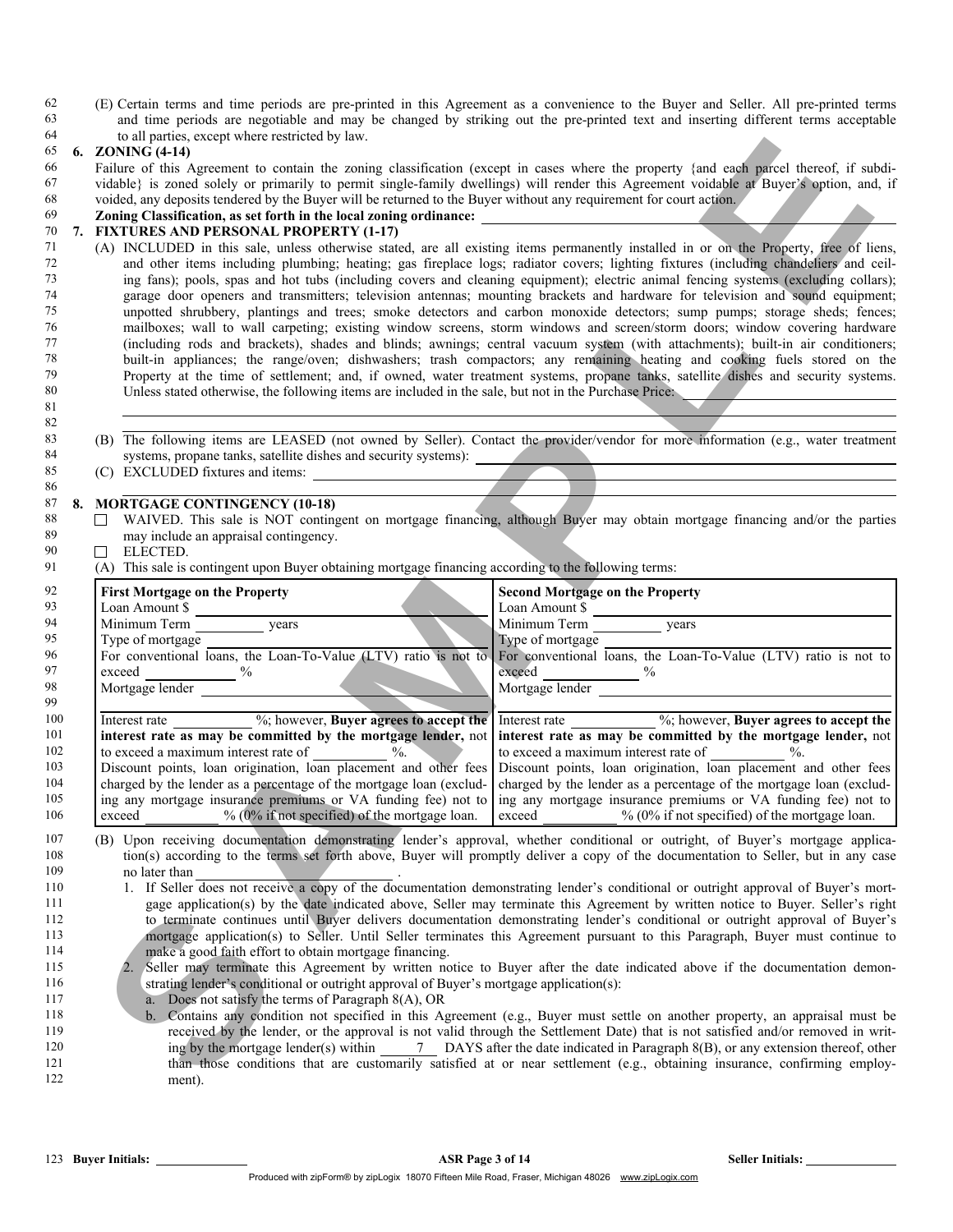- 124 3. If this Agreement is terminated pursuant to Paragraphs 8(B)(1) or (2), or the mortgage loan(s) is not obtained for settlement,<br>125 all deposit monies will be returned to Buver according to the terms of Paragraph 26 125 all deposit monies will be returned to Buyer according to the terms of Paragraph  $2\bar{6}$  and this Agreement will be VOID. Buyer  $126$  will be responsible for any costs incurred by Buyer for any inspections or certifi will be responsible for any costs incurred by Buyer for any inspections or certifications obtained according to the terms of this 127 Agreement, and any costs incurred by Buyer for: (1) Title search, title insurance and/or mechanics' lien insurance, or any fee 128 for cancellation; (2) Flood insurance, fire insurance, hazard insurance, mine subsidence insurance, or any fee for cancellation; 129 (3) Appraisal fees and charges paid in advance to mortgage lender(s).
- 130 (C) The Loan-To-Value ratio (LTV) is used by lenders as one tool to help assess their potential risk of a mortgage loan. A particular 131 LTV may be necessary to qualify for certain loans, or buyers might be required to pay additional fees if the LTV exceeds a specific<br>132 level. The appraised value of the Property may be used by lenders to determine the 132 level. The appraised value of the Property may be used by lenders to determine the maximum amount of a mortgage loan. The appraised value is determined by an independent appraiser, subject to the mortgage lender's unde appraised value is determined by an independent appraiser, subject to the mortgage lender's underwriter review, and may be higher 134 or lower than the Purchase Price and/or market price of the property.
- 135 (D) The interest rate(s) and fee(s) provisions in Paragraph 8(A) are satisfied if the mortgage lender(s) gives Buyer the right to guarantee 136 the interest rate(s) and fee(s) at or below the maximum levels stated. If lender(s) gives Buyer the right to lock in the interest rate(s), 137 Buyer will do so at least 15 days before Settlement Date. Buyer gives Seller the right, at Seller's sole option and as permitted 138 by law and the mortgage lender(s), to contribute financially, without promise of reimbursement, to Buyer and/or the mortgage lender(s) to make the above mortgage term(s) available to Buyer. 139 lender(s) to make the above mortgage term(s) available to Buyer.<br>140 (F) Within days (7 if not specified) from the Execution  $\Gamma$
- 140 (E) Within days (7 if not specified) from the Execution Date of this Agreement, Buyer will make a completed mortgage appli-<br>141 cation (including nayment for and ordering of credit reports without delay) for the mortga cation (including payment for and ordering of credit reports without delay) for the mortgage terms and to the mortgage lender(s) 142 identified in Paragraph 8(A), if any, otherwise to a responsible mortgage lender(s) of Buyer's choice. Broker for Buyer, if any, otherwise Broker for Seller is authorized to communicate with the mortgage lender(s) to a 143 otherwise Broker for Seller, is authorized to communicate with the mortgage lender(s) to assist in the mortgage loan process. 144 Broker for Seller, if any, is permitted to contact the mortgage lender(s) at any time to determine the status of the mortgage loan 145 application.
- 146 (F) Buyer will be in default of this Agreement if Buyer furnishes false information to anyone concerning Buyer's financial and/or employment status, fails to cooperate in good faith with processing the mortgage loan ap employment status, fails to cooperate in good faith with processing the mortgage loan application (including payment for and 148 ordering of appraisal without delay), fails to lock in interest rate(s) as stated in Paragraph  $\hat{8(D)}$ , or otherwise causes the lender to 149 reject or refuse to approve or issue a mortgage loan commitment 149 reject, or refuse to approve or issue, a mortgage loan commitment.<br>150 (G) If the mortgage lender(s) or a property and casualty insurer
- 150 (G) If the mortgage lender(s), or a property and casualty insurer providing insurance required by the mortgage lender(s), requires 151 repairs to the Property, Buyer will, upon receiving the requirements, deliver a copy of the requirements to Seller. Within 5 152 DAYS of receiving the copy of the requirements, Seller will notify Buyer whether Seller will make the required repairs at Seller's 153 expense.<br>154 1 If S
- 1. If Seller makes the required repairs to the satisfaction of the mortgage lender and/or insurer, Buyer accepts the Property and 155 agrees to the RELEASE in Paragraph 28 of this Agreement.
- 156 2. If Seller will not make the required repairs, **or if Seller fails to respond within the stated time, Buyer will, within**  $\frac{5}{2}$  **DAYS, notify Seller of Buyer's choice to:** DAYS, notify Seller of Buyer's choice to:
- 158 a. Make the repairs/improvements at Buyer's expense, with permission and access to the Property given by Seller, which will 159 not be unreasonably withheld (Seller may require that Buyer sign a pre-settlement possession agreement such as the Pre-<br>160 Settlement Possession Addendum [PAR Form PRE], which shall not, in and of itself, be considere 160 Settlement Possession Addendum [PAR Form PRE], which shall not, in and of itself, be considered unreasonable), OR
- 161 b. Terminate this Agreement by written notice to Seller, with all deposit monies returned to Buyer according to the terms of 162 Paragraph 26 of this Agreement.

163 **If Buyer fails to respond** within the time stated in Paragraph 8(G)(2) or fails to terminate this Agreement by written notice to Seller within that time. **Buyer will accent the Property**, make the required repairs/imp Seller within that time, Buyer will accept the Property, make the required repairs/improvements at Buyer's expense and agree 165 to the RELEASE in Paragraph 28 of this Agreement.

s and the neuronion the main of constraints of the neuronion the main of the neuronion share and the neuronion state in the neuronion of the neuronion state in the neuronion state in the neuronion of the neuronion state i 166 **FHA/VA, IF APPLICABLE** 167 (H) It is expressly agreed that notwithstanding any other provisions of this contract, Buyer will not be obligated to complete the pur-168 chase of the Property described herein or to incur any penalty by forfeiture of earnest money deposits or otherwise unless Buyer has been given, in accordance with HUD/FHA or VA requirements, a written statement by the Federal Housing Commissioner,<br>170 Veterans Administration, or a Direct Endorsement Lender setting forth the appraised value of the P Veterans Administration, or a Direct Endorsement Lender setting forth the appraised value of the Property of not less than 171 \$ (the Purchase Price as stated in this Agreement). Buyer will have the privilege and option of 172 proceeding with consummation of the contract without regard to the amount of the appraised valuation. The appraised valuation <sup>173</sup> is arrived at to determine the maximum mortgage the Department of Housing and Urban Development will insure. HUD does 174 not warrant the value nor the condition of the Property. Buyer should satisfy himself/herself that the price and condition of the 175 Property are acceptable. 176 Warning: Section 1010 of Title 18, U.S.C., Department of Housing and Urban Development and Federal Housing 177 Administration Transactions, provides, "Whoever for the purpose of . . . influencing in any way the action of such Department, 178 makes, passes, utters or publishes any statement, knowing the same to be false shall be fined under this title or imprisoned not not more than two years or both" more than two years, or both." 180 (I) U.S. Department of Housing and Urban Development (HUD) NOTICE TO PURCHASERS: Buyer's Acknowledgement 181 Buyer has received the HUD Notice "For Your Protection: Get a Home Inspection." Buyer understands the importance of 182 getting an independent home inspection and has thought about this before signing this Agreement. Buyer understands that 183 FHA will not perform a home inspection nor guarantee the price or condition of the Property. 184 (J) Certification We the undersigned, Seller(s) and Buyer(s) party to this transaction each certify that the terms of this contract for 185 purchase are true to the best of our knowledge and belief, and that any other agreement entered into by any of these parties in 186 connection with this transaction is attached to this Agreement.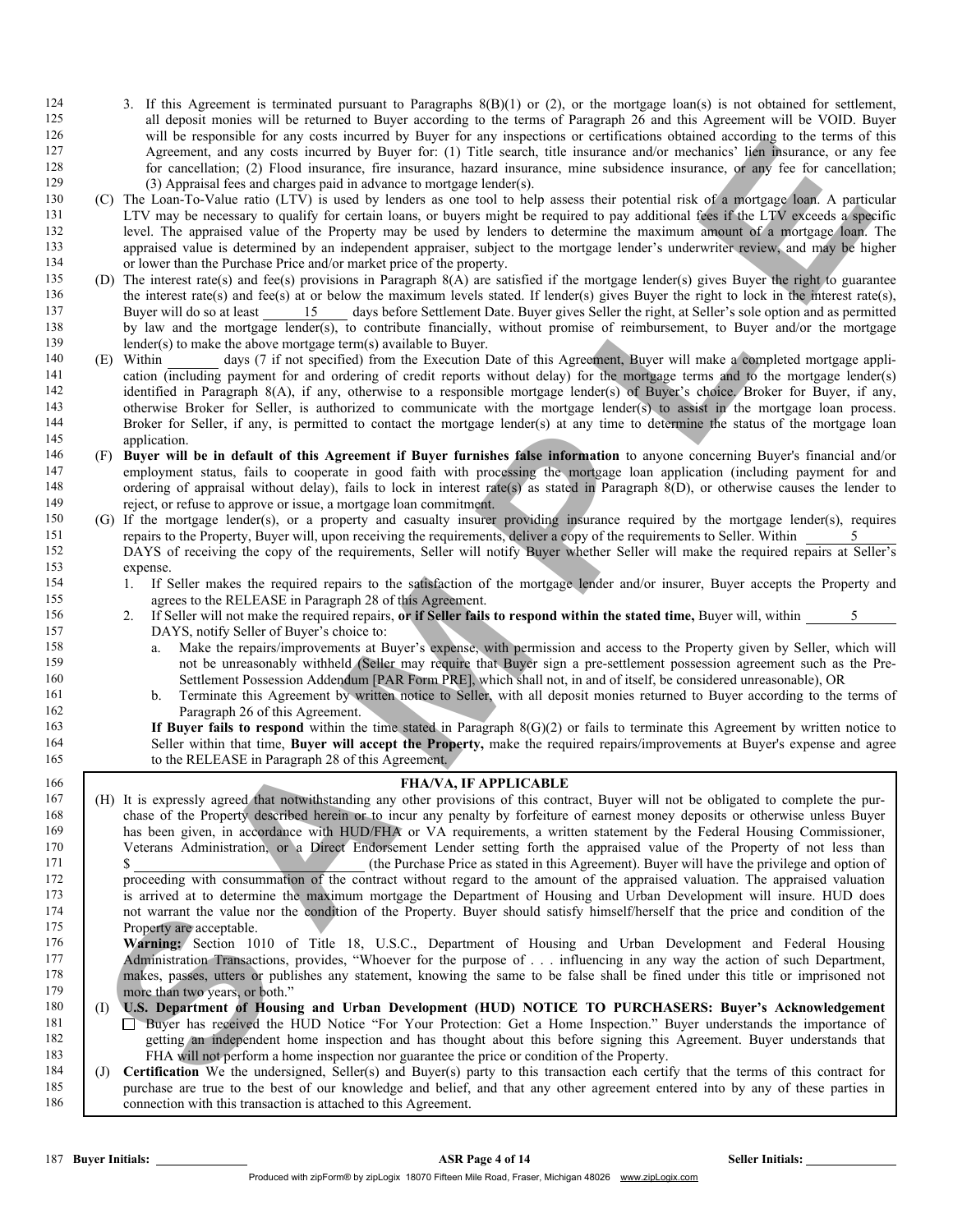| 188 9. |  | <b>CHANGE IN BUYER'S FINANCIAL STATUS (9-18)</b>                                                                                           |
|--------|--|--------------------------------------------------------------------------------------------------------------------------------------------|
| 189    |  | If a change in Buyer's financial status affects Buyer's ability to purchase, Buyer will promptly notify Seller and lender(s) to whom the   |
| 190    |  | Buyer submitted a mortgage application, if any, in writing. A change in financial status includes, but is not limited to, loss or a change |
| 191    |  | in employment; failure or loss of sale of Buyer's home; Buyer having incurred a new financial obligation; entry of a judgment against      |
| 192    |  | Buyer. Buyer understands that applying for and/or incurring an additional financial obligation may affect Buyer's ability to               |
| 193    |  | purchase.                                                                                                                                  |
| 194    |  | 10. SELLER REPRESENTATIONS (4-14)                                                                                                          |
| 195    |  | (A) Status of Water                                                                                                                        |
| 196    |  |                                                                                                                                            |
|        |  | Seller represents that the Property is served by:                                                                                          |
| 197    |  | $\Box$ Public Water $\Box$ Community Water $\Box$ On-site Water $\Box$ None $\Box$                                                         |
| 198    |  | (B) Status of Sewer                                                                                                                        |
| 199    |  | 1. Seller represents that the Property is served by:                                                                                       |
| 200    |  | □ Community Sewage Disposal System □ Ten-Acre Permit Exemption (see Sewage Notice 2)<br>Public Sewer                                       |
| 201    |  | Individual On-lot Sewage Disposal System (see Sewage Notice 1)<br>$\Box$ Holding Tank (see Sewage Notice 3)<br>$\Box$                      |
| 202    |  | Individual On-lot Sewage Disposal System in Proximity to Well (see Sewage Notice 1; see Sewage Notice 4, if applicable)                    |
| 203    |  | None (see Sewage Notice 1) $\Box$ None Available/Permit Limitations in Effect (see Sewage Notice 5)                                        |
| 204    |  |                                                                                                                                            |
| 205    |  | 2. Notices Pursuant to the Pennsylvania Sewage Facilities Act                                                                              |
| 206    |  | Notice 1: There is no currently existing community sewage system available for the subject property. Section 7 of the                      |
| 207    |  | Pennsylvania Sewage Facilities Act provides that no person shall install, construct, request bid proposals for construction, alter,        |
| 208    |  | repair or occupy any building or structure for which an individual sewage system is to be installed, without first obtaining a             |
| 209    |  | permit. Buyer is advised by this notice that, before signing this Agreement, Buyer should contact the local agency charged with            |
| 210    |  | administering the Act to determine the procedure and requirements for obtaining a permit for an individual sewage system. The              |
| 211    |  | local agency charged with administering the Act will be the municipality where the Property is located or that municipality                |
| 212    |  | working cooperatively with others.                                                                                                         |
| 213    |  | notice 2: this Property is serviced by an individual sewage system installed under the ten-acre permit exemption pro-                      |
| 214    |  | visions of Section 7 of the Pennsylvania Sewage Facilities Act. (Section 7 provides that a permit may not be required before               |
| 215    |  | installing, constructing, awarding a contract for construction, altering, repairing or connecting to an individual sewage system           |
| 216    |  |                                                                                                                                            |
|        |  | where a ten-acre parcel or lot is subdivided from a parent tract after January 10, 1987). Buyer is advised that soils and site test-       |
| 217    |  | ing were not conducted and that, should the system malfunction, the owner of the Property or properties serviced by the system             |
| 218    |  | at the time of a malfunction may be held liable for any contamination, pollution, public health hazard or nuisance which occurs            |
| 219    |  | as a result.                                                                                                                               |
| 220    |  | Notice 3: This Property is serviced by a holding tank (permanent or temporary) to which sewage is conveyed by a water                      |
| 221    |  | carrying system and which is designed and constructed to facilitate ultimate disposal of the sewage at another site.                       |
| 222    |  | Pursuant to the Pennsylvania Sewage Facilities Act, Seller must provide a history of the annual cost of maintaining the tank               |
| 223    |  | from the date of its installation or December 14, 1995, whichever is later.                                                                |
| 224    |  | Notice 4: An individual sewage system has been installed at an isolation distance from a well that is less than the dis-                   |
| 225    |  | tance specified by regulation. The regulations at 25 Pa. Code §73.13 pertaining to minimum horizontal isolation distances                  |
| 226    |  | provide guidance. Subsection (b) of $\S$ 73.13 states that the minimum horizontal isolation distance between an individual water           |
| 227    |  | supply or water supply system suction line and treatment tanks shall be 50 feet. Subsection (c) of §73.13 states that the hori-            |
| 228    |  | zontal isolation distance between the individual water supply or water supply system suction line and the perimeter of the                 |
| 229    |  | absorption area shall be 100 feet.                                                                                                         |
| 230    |  | Notice 5: This lot is within an area in which permit limitations are in effect and is subject to those limitations. Sewage                 |
| 231    |  | facilities are not available for this lot and construction of a structure to be served by sewage facilities may not begin until the        |
| 232    |  | municipality completes a major planning requirement pursuant to the Pennsylvania Sewage Facilities Act and regulations                     |
| 233    |  | promulgated thereunder.                                                                                                                    |
| 234    |  | (C) Historic Preservation                                                                                                                  |
| 235    |  | Seller is not aware of historic preservation restrictions regarding the Property unless otherwise stated here:                             |
| 236    |  |                                                                                                                                            |
| 237    |  | (D) Land Use Restrictions                                                                                                                  |
| 238    |  | 1. $\Box$ Property, or a portion of it, is subject to land use restrictions and may be preferentially assessed for tax purposes under the  |
| 239    |  | following Act(s) (see Notices Regarding Land Use Restrictions below):                                                                      |
| 240    |  | $\Box$ Agricultural Area Security Law (Right-to-Farm Act; Act 43 of 1981; 3 P.S. § 901 et seq.)                                            |
| 241    |  | Farmland and Forest Land Assessment Act (Clean and Green Program; Act 319 of 1974; 72 P.S. § 5490.1 et seq.)                               |
| 242    |  | Open Space Act (Act 442 of 1967; 32 P.S. § 5001 et seq.)                                                                                   |
| 243    |  | □ Conservation Reserve Program (16 U.S.C. § 3831 et seq.)                                                                                  |
| 244    |  | $\Box$ Other                                                                                                                               |
| 245    |  | 2. Notices Regarding Land Use Restrictions                                                                                                 |
|        |  |                                                                                                                                            |
| 246    |  | a. Pennsylvania Right-To-Farm Act: The property you are buying maybe located in an area where agricultural operations                      |
| 247    |  | take place. Pennsylvania protects agricultural resources for the production of food and agricultural products. The law limits              |
| 248    |  | circumstances where normal agricultural operations may be subject to nuisance lawsuits or restrictive ordinances.                          |
|        |  |                                                                                                                                            |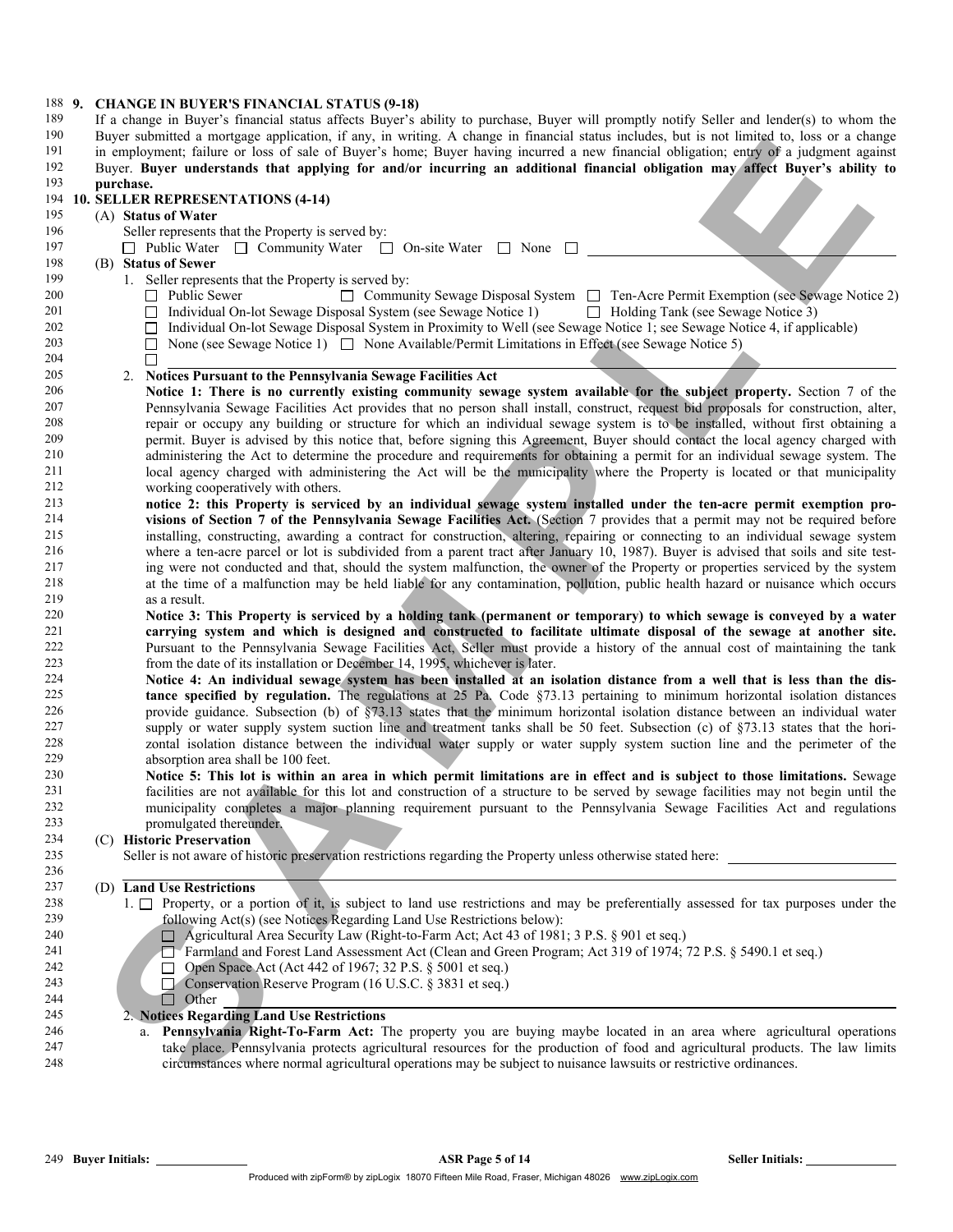- 250 b. Clean and Green Program: Properties enrolled in the Clean and Green Program receive preferential property tax assess-<br>251 b The Buyer and Seller have been advised of the need to contact the County Tax Assessment Off 251 ment. Buyer and Seller have been advised of the need to contact the County Tax Assessment Office before the execution 252 of this Agreement to determine the property tax implications that will or may result from the sale of the Property, or that 253 may result in the future as a result of any change in use of the Property or the land from which it is being separated.<br>254 c. **Onen Space Act:** This Act enables counties to enter into covenants with owners of land des
- c. Open Space Act: This Act enables counties to enter into covenants with owners of land designated as farm, forest, water 255 supply, or open space land on an adopted municipal, county or regional plan for the purpose of preserving the land as open 256 space. A covenant between the owner and county is binding upon any Buyer of the Property during the period of time that<br>257 the covenant is in effect (5 or 10 years). Covenants automatically renew at the end of the cov 257 the covenant is in effect (5 or 10 years). Covenants automatically renew at the end of the covenant period unless specific<br>258 termination notice procedures are followed. Buyer has been advised of the need to determine 258 termination notice procedures are followed. Buyer has been advised of the need to determine the restrictions that will apply 259 from the sale of the Property to Buyer and the property tax implications that will or may result from a change in use of the 260 Property or any portion of it. Buyer is further advised to determine the term of any cove 260 Property, or any portion of it. Buyer is further advised to determine the term of any covenant now in effect.<br>261 **Conservation Reserve (Enhancement) Program:** Properties enrolled in the Conservation Reserve F
- 261 d. Conservation Reserve (Enhancement) Program: Properties enrolled in the Conservation Reserve Program or CREP are 262 environmentally-sensitive areas, the owners of which receive compensation in exchange for an agreement to maintain the 263 land in its natural state. Contracts last from 10 to 15 years and carry penalties to Seller if terminated early by Buyer. Buyer<br>264 has been advised of the need to determine the restrictions on development of the Prope 264 has been advised of the need to determine the restrictions on development of the Property and the term of any contract now<br>265 in effect. Seller is advised to determine the financial implications that will or may resul in effect. Seller is advised to determine the financial implications that will or may result from the sale of the Property.

### 266 (E) Real Estate Seller Disclosure Law

IT IS a state of the control of external in the control of the control of the control of the control of the control of the control of the control of the control of the control of the control of the control of the control 267 Generally, the Real Estate Seller Disclosure Law requires that before an agreement of sale is signed, the seller in a residential real 268 estate transfer must make certain disclosures regarding the property to potenti 268 estate transfer must make certain disclosures regarding the property to potential buyers in a form defined by the law. A residential real estate transfer is defined as a sale, exchange, installment sales contract, lease with an option to buy, grant or other transfer of  $270$  an interest in real property where **NOT LESS THAN ONE AND NOT MORE THAN FOUR RE** 270 an interest in real property where **NOT LESS THAN ONE AND NOT MORE THAN FOUR RESIDENTIAL DWELLING**<br>271 **UNITS** are involved. Disclosures for condominiums and cooperatives are limited to the seller's particular unit(s). 271 UNITS are involved. Disclosures for condominiums and cooperatives are limited to the seller's particular unit(s). Disclosures 272 regarding common areas or facilities are not required, as those elements are already addressed in the laws that govern the resale 273 of condominium and cooperative interests.

## 274 (F) **Public and/or Private Assessments**<br>275 1 Seller represents that as of the

- 1. Seller represents that, as of the date Seller signed this Agreement, no public improvement, condominium or homeowner asso-276 ciation assessments have been made against the Property which remain unpaid, and that no notice by any government or public 277 authority (excluding assessed value) has been served upon Seller or anyone on Seller's behalf, including notices relating to vio-<br>278 lations of zoning bousing building safety or fire ordinances that remain uncorrected 278 lations of zoning, housing, building, safety or fire ordinances that remain uncorrected, and that Seller knows of no condition 279 that would constitute a violation of any such ordinances that remain uncorrected unless that would constitute a violation of any such ordinances that remain uncorrected, unless otherwise specified here: 280
- 281 2. Seller knows of no other potential notices (including violations) and/or assessments except as follows:

### 283 (G) Highway Occupancy Permit

282

284 Access to a public road may require issuance of a highway occupancy permit from the Department of Transportation.

### 285 11. WAIVER OF CONTINGENCIES (9-05)

286 If this Agreement is contingent on Buyer's right to inspect and/or repair the Property, or to verify insurability, environmental conditions, 287 boundaries, certifications, zoning classification or use, or any other information regarding the Property, Buyer's failure to exercise<br>288 any of Buyer's ontions within the times set forth in this agreement is a Waiver 288 any of Buyer's options within the times set forth in this agreement is a Waiver of that contingency and Buyer accepts the 289 Property and agrees to the release in Paragraph 28 of this agreement. Property and agrees to the release in Paragraph 28 of this agreement.

### 290 12. BUYER'S DUE DILIGENCE/INSPECTIONS (10-18)

## 291 (A) **Rights and Responsibilities**<br>292 1. Seller will provide acce

- 292 1. Seller will provide access to insurers' representatives and, as may be required by this Agreement or by mortgage lender(s), to 293 surveyors, municipal officials, appraisers and inspectors; in addition, unless otherwise agreed, only Parties and their real estate 294 licensee(s) may attend any inspections.<br>295 2 Buyer may make two pre-settlement
- 295 2. Buyer may make two pre-settlement walk-through inspections of the Property for the limited purpose of determining that the 296 condition of the Property is as required by this Agreement and any addenda. Buyer's righ 296 condition of the Property is as required by this Agreement and any addenda. Buyer's right to these inspections is not waived 297 by any other provision of this Agreement.
- 298 3. Seller will have heating and all utilities (including fuel(s)) on for all inspections/appraisals.<br>299 4 All inspectors, including home inspectors are authorized by Buyer to provide a copy of a
- 299 4. All inspectors, including home inspectors, are authorized by Buyer to provide a copy of any inspection Report to Broker for Buyer.
- 301 5. Seller has the right, upon request, to receive a free copy of any inspection Report from the party for whom it was prepared.<br>302 Unless otherwise stated. Seller does not have the right to receive a copy of any lende 302 Unless otherwise stated, Seller does not have the right to receive a copy of any lender's appraisal report.<br>303 (B) Buyer waives or elects at Buyer's expense to have the following inspections, certifications, and in
- 303 (B) Buyer waives or elects at Buyer's expense to have the following inspections, certifications, and investigations (referred to as 304 "Inspection" or "Inspections") performed by professional contractors, home inspectors, engineers, architects and other properly 305 licensed or otherwise qualified professionals. All inspections shall be non-invasive, unless otherwise agreed in writing. If the same<br>306 inspector is inspecting more than one system, the inspector must comply with the 306 inspector is inspecting more than one system, the inspector must comply with the Home Inspection Law. (See Paragraph 12(D) for Notices Regarding Property and Environmental Inspections) Notices Regarding Property and Environmental Inspections)
- 308 (C) For elected Inspection(s), Buyer will, within the Contingency Period stated in Paragraph 13(A), complete Inspections, obtain any 309 Inspection Reports or results (referred to as "Report" or "Reports"), and accept 309 Inspection Reports or results (referred to as "Report" or "Reports"), and accept the Property, terminate this Agreement, or submit 310 a written corrective proposal to Seller, according to the terms of Paragraph 13(B).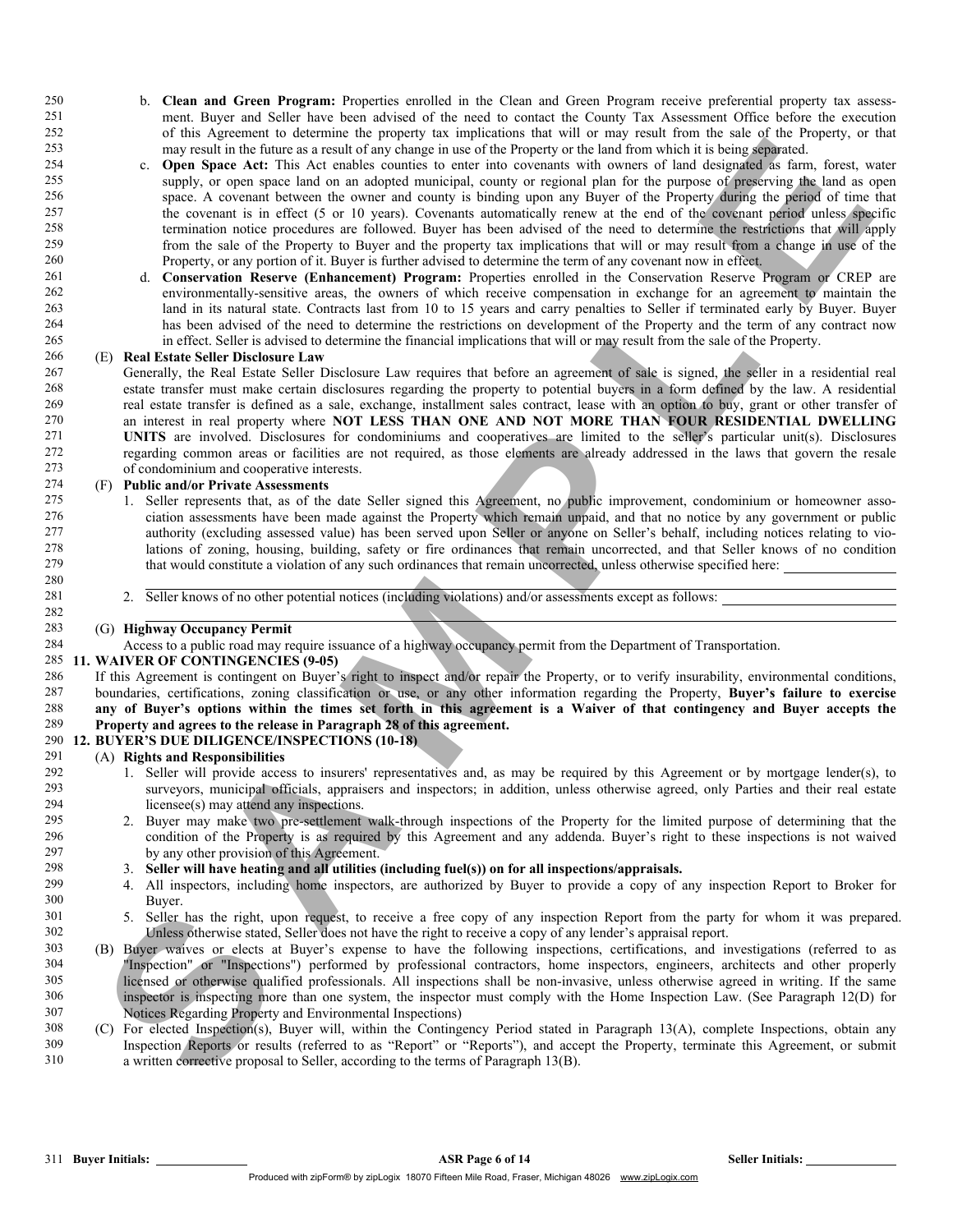| 312<br>313<br>314                                           | <b>Elected</b> | Home/Property Inspections and Environmental Hazards (mold, etc.)<br>Buyer may conduct an inspection of the Property's structural components; roof; exterior windows and exterior doors;<br>exterior building material, fascia, gutters and downspouts; swimming pools, hot tubs and spas; appliances; electrical                                                                                                                                                                                                                                                                                                                                                                                                                                                                                                                                                                                                                                      | Waived |
|-------------------------------------------------------------|----------------|-------------------------------------------------------------------------------------------------------------------------------------------------------------------------------------------------------------------------------------------------------------------------------------------------------------------------------------------------------------------------------------------------------------------------------------------------------------------------------------------------------------------------------------------------------------------------------------------------------------------------------------------------------------------------------------------------------------------------------------------------------------------------------------------------------------------------------------------------------------------------------------------------------------------------------------------------------|--------|
| 315<br>316<br>317<br>318<br>319<br>320<br>321<br>322<br>323 |                | systems; interior and exterior plumbing; public sewer systems; heating and cooling systems; water penetration; elec-<br>tromagnetic fields; wetlands and flood plain delineation; structure square footage; mold and other environmental<br>hazards (e.g., fungi, indoor air quality, asbestos, underground storage tanks, etc.); and any other items Buyer may<br>select. If Buyer elects to have a home inspection of the Property, as defined in the Home Inspection Law, the home<br>inspection must be performed by a full member in good standing of a national home inspection association, or a per-<br>son supervised by a full member of a national home inspection association, in accordance with the ethical standards<br>and code of conduct or practice of that association, or by a properly licensed or registered engineer or architect. (See<br>Notices Regarding Property & Environmental Inspections)<br><b>Wood Infestation</b> |        |
| 324<br>325                                                  | Elected        | Buyer may obtain a written "Wood-Destroying Insect Infestation Inspection Report" from an inspector certified as a<br>a wood-destroying pests pesticide applicator and will deliver it and all supporting documents and drawings provid-                                                                                                                                                                                                                                                                                                                                                                                                                                                                                                                                                                                                                                                                                                              | Waived |
| 326<br>327<br>328<br>329<br>330<br>331<br>332               |                | ed by the inspector to Seller. The Report is to be made satisfactory to and in compliance with applicable laws, mort-<br>gage lender requirements, and/or Federal Insuring and Guaranteeing Agency requirements. The Inspection is to be<br>limited to all readily-visible and accessible areas of all structures on the Property, except fences. If the Inspection<br>reveals active infestation(s), Buyer, at Buyer's expense, may obtain a Proposal from a wood-destroying pests pes-<br>ticide applicator to treat the Property. If the Inspection reveals damage from active or previous infestation(s), Buyer<br>may obtain a written Report from a professional contractor, home inspector or structural engineer that is limited to<br>structural damage to the Property caused by wood-destroying organisms and a Proposal to repair the Property.                                                                                           |        |
| 333<br>334<br>335                                           | Elected        | Deeds, Restrictions and Zoning<br>Buyer may investigate easements, deed and use restrictions (including any historic preservation restrictions or ordi-<br>nances) that apply to the Property and review local zoning ordinances. Buyer may verify that the present use of the                                                                                                                                                                                                                                                                                                                                                                                                                                                                                                                                                                                                                                                                        | Waived |
| 336<br>337<br>338<br>339                                    |                | Property (such as in-law quarters, apartments, home office, day care, commercial or recreational vehicle parking)<br>is permitted and may elect to make the Agreement contingent upon an anticipated use. Present use:<br><b>Water Service</b>                                                                                                                                                                                                                                                                                                                                                                                                                                                                                                                                                                                                                                                                                                        |        |
| 340<br>341                                                  | <b>Elected</b> | Buyer may obtain an Inspection of the quality and quantity of the water system from a properly licensed or otherwise<br>qualified water/well testing company. If and as required by the inspection company, Seller, at Seller's expense, will                                                                                                                                                                                                                                                                                                                                                                                                                                                                                                                                                                                                                                                                                                         | Waived |
| 342<br>343<br>344                                           |                | locate and provide access to the on-site (or individual) water system. Seller will restore the Property to its previous<br>condition, at Seller's expense, prior to settlement.<br>Radon                                                                                                                                                                                                                                                                                                                                                                                                                                                                                                                                                                                                                                                                                                                                                              |        |
| 345<br>346                                                  | <b>Elected</b> | Buyer may obtain a radon test of the Property from a certified inspector. The U.S. Environmental Protection Agency<br>(EPA) advises corrective action if the average annual exposure to radon is equal to or higher than 0.02 working lev-                                                                                                                                                                                                                                                                                                                                                                                                                                                                                                                                                                                                                                                                                                            | Waived |
| 347<br>348<br>349<br>350<br>351<br>352<br>353<br>354        |                | els or 4 picoCuries/liter (4pCi/L). Radon is a natural, radioactive gas that is produced in the ground by the normal<br>decay of uranium and radium. Studies indicate that extended exposure to high levels of radon gas can increase the<br>risk of lung cancer. Radon can find its way into any air-space and can permeate a structure. If a house has a radon<br>problem, it usually can be cured by increased ventilation and/or by preventing radon entry. Any person who tests,<br>mitigates or safeguards a building for radon in Pennsylvania must be certified by the Department of Environmental<br>Protection. Information about radon and about certified testing or mitigation firms is available through Department<br>of Environmental Protection, Bureau of Radiation Protection, 13th Floor, Rachel Carson State Office Building, P.O.<br>Box 8469, Harrisburg, PA 17105-8469, (800) 23RADON or (717) 783-3594. www.epa.gov          |        |
| 355<br>356<br>357                                           | Elected        | <b>On-lot Sewage (If Applicable)</b><br>Buyer may obtain an Inspection of the individual on-lot sewage disposal system, which may include a hydraulic<br>load test, from a qualified, professional inspector. If and as required by the inspection company, Seller, at Seller's                                                                                                                                                                                                                                                                                                                                                                                                                                                                                                                                                                                                                                                                       | Waived |
| 358<br>359<br>360<br>361                                    |                | expense, will locate, provide access to, empty the individual on-lot sewage disposal system and provide all water<br>needed, unless otherwise agreed. Seller will restore the Property to its previous condition, at Seller's expense, prior<br>to settlement. See Paragraph 13(C) for more information regarding the Individual On-lot Sewage Inspection<br>Contingency.                                                                                                                                                                                                                                                                                                                                                                                                                                                                                                                                                                             |        |
| 362<br>363<br>364                                           | Elected        | <b>Property and Flood Insurance</b><br>Buyer may determine the insurability of the Property by making application for property and casualty insurance for<br>the Property to a responsible insurer. Broker for Buyer, if any, otherwise Broker for Seller, may communicate with                                                                                                                                                                                                                                                                                                                                                                                                                                                                                                                                                                                                                                                                       | Waived |
| 365<br>366<br>367<br>368                                    |                | the insurer to assist in the insurance process. If the Property is located in a specially-designated flood zone, Buyer<br>may be required to carry flood insurance at Buyer's expense, which may need to be ordered 14 days or more prior<br>to Settlement Date. Revised flood maps and changes to Federal law may substantially increase future flood insur-<br>ance premiums or require insurance for formerly exempt properties. Buyer should consult with one or more flood                                                                                                                                                                                                                                                                                                                                                                                                                                                                       |        |
| 369<br>370<br>371                                           | Elected        | insurance agents regarding the need for flood insurance and possible premium increases.<br><b>Property Boundaries</b><br>Buyer may engage the services of a surveyor, title abstractor, or other qualified professional to assess the legal                                                                                                                                                                                                                                                                                                                                                                                                                                                                                                                                                                                                                                                                                                           | Waived |
| 372<br>373<br>374<br>375                                    |                | description, certainty and location of boundaries and/or quantum of land. Most sellers have not had the Property<br>surveyed as it is not a requirement of property transfer in Pennsylvania. Any fences, hedges, walls and other natural<br>or constructed barriers may or may not represent the true boundary lines of the Property. Any numerical represen-<br>tations of size of property are approximations only and may be inaccurate.                                                                                                                                                                                                                                                                                                                                                                                                                                                                                                          |        |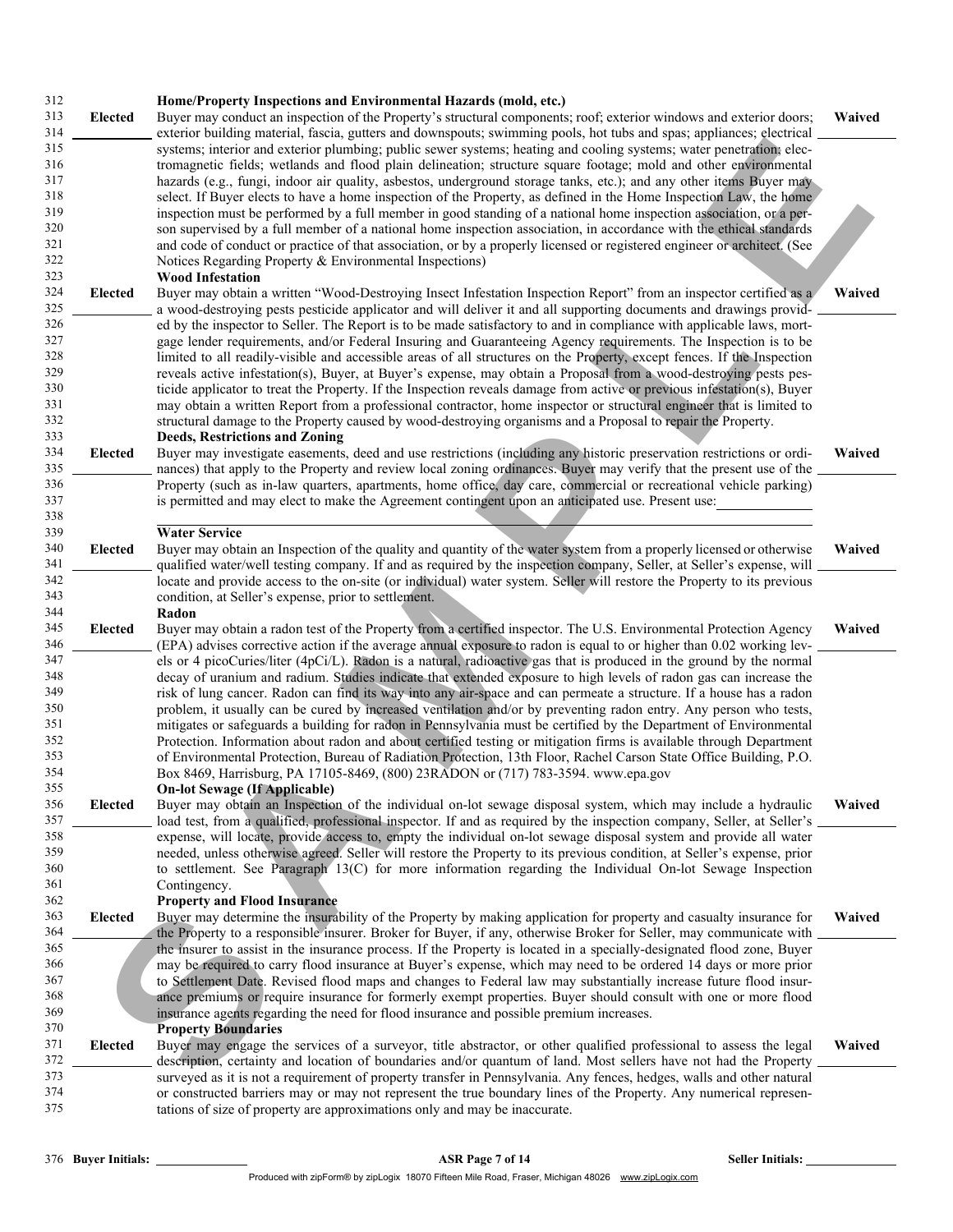| 377<br>378<br>379               | Elected             | Lead-Based Paint Hazards (For Properties built prior to 1978 only)<br>Before Buyer is obligated to purchase a residential dwelling built prior to 1978, Buyer has the option to conduct a<br>Waived<br>risk assessment and/or inspection of the Property for the presence of lead-based paint and/or lead-based paint haz-                                                                                                                                                                          |
|---------------------------------|---------------------|-----------------------------------------------------------------------------------------------------------------------------------------------------------------------------------------------------------------------------------------------------------------------------------------------------------------------------------------------------------------------------------------------------------------------------------------------------------------------------------------------------|
| 380<br>381<br>382<br>383<br>384 |                     | ards. Regardless of whether this inspection is elected or waived, the Residential Lead-Based Paint Hazard<br>Reduction Act requires a seller of property built prior to 1978 to provide the Buyer with an EPA-approved<br>lead hazards information pamphlet titled "Protect Your Family from Lead in Your Home," along with a sep-<br>arate form, attached to this Agreement, disclosing Seller's knowledge of lead-based paint hazards and any<br>lead-based paint records regarding the Property. |
| 385<br>386                      | Elected             | Other<br>Waived                                                                                                                                                                                                                                                                                                                                                                                                                                                                                     |
| 387<br>388                      |                     | The Inspections elected above do not apply to the following existing conditions and/or items:                                                                                                                                                                                                                                                                                                                                                                                                       |
| 389<br>390                      |                     |                                                                                                                                                                                                                                                                                                                                                                                                                                                                                                     |
| 391                             |                     | (D) Notices Regarding Property & Environmental Inspections                                                                                                                                                                                                                                                                                                                                                                                                                                          |
| 392                             |                     | 1. Exterior Building Materials: Poor or improper installation of exterior building materials may result in moisture penetrating                                                                                                                                                                                                                                                                                                                                                                     |
| 393                             |                     | the surface of a structure where it may cause mold and damage to the building's frame.                                                                                                                                                                                                                                                                                                                                                                                                              |
| 394                             |                     | 2. Asbestos: Asbestos is linked with several adverse health effects, including various forms of cancer.                                                                                                                                                                                                                                                                                                                                                                                             |
| 395                             |                     | 3. Environmental Hazards: The U.S. Environmental Protection Agency has a list of hazardous substances, the use and disposal<br>of which are restricted by law. Generally, if hazardous substances are found on a property, it is the property owner's responsi-                                                                                                                                                                                                                                     |
| 396<br>397                      |                     |                                                                                                                                                                                                                                                                                                                                                                                                                                                                                                     |
| 398                             |                     | bility to dispose of them properly.<br>4. Wetlands: Wetlands are protected by the federal and state governments. Buyer may wish to hire an environmental engineer to                                                                                                                                                                                                                                                                                                                                |
| 399                             |                     | to investigate whether the Property is located in a wetlands area to determine if permits for plans to build, improve or develop                                                                                                                                                                                                                                                                                                                                                                    |
| 400                             |                     | the property would be affected or denied because of its location in a wetlands area.                                                                                                                                                                                                                                                                                                                                                                                                                |
| 401                             |                     | 5. Mold, Fungi and Indoor Air Quality: Indoor mold contamination and the inhalation of bioaerosols (bacteria, mold spores,                                                                                                                                                                                                                                                                                                                                                                          |
| 402                             |                     | pollen and viruses) have been associated with allergic responses.                                                                                                                                                                                                                                                                                                                                                                                                                                   |
| 403                             |                     | 6. Additional Information: Inquiries or requests for more information about asbestos and other hazardous substances can be                                                                                                                                                                                                                                                                                                                                                                          |
| 404                             |                     | directed to the U.S. Environmental Protection Agency, Ariel Rios Building, 1200 Pennsylvania Ave., N.W., Washington, D.C.                                                                                                                                                                                                                                                                                                                                                                           |
| 405                             |                     | 20460, (202) 272-0167, and/or the Department of Health, Commonwealth of Pennsylvania, Division of Environmental Health,                                                                                                                                                                                                                                                                                                                                                                             |
| 406                             |                     | Harrisburg, PA 17120. Information about indoor air quality issues is available through the Pennsylvania Department of Health                                                                                                                                                                                                                                                                                                                                                                        |
| 407                             |                     | and may be obtained by contacting Health & Welfare Building, 8th Floor West, 625 Forster St., Harrisburg, PA 17120, or by                                                                                                                                                                                                                                                                                                                                                                           |
| 408                             |                     | calling 1-877-724-3258.                                                                                                                                                                                                                                                                                                                                                                                                                                                                             |
| 409                             |                     | 13. INSPECTION CONTINGENCY (10-18)                                                                                                                                                                                                                                                                                                                                                                                                                                                                  |
| 410                             |                     | (A) The Contingency Period is days (10 if not specified) from the Execution Date of this Agreement for each Inspection elected                                                                                                                                                                                                                                                                                                                                                                      |
| 411                             |                     | in Paragraph $12(C)$ .                                                                                                                                                                                                                                                                                                                                                                                                                                                                              |
| 412                             |                     | (B) Within the stated Contingency Period and as the result of any Inspection elected in Paragraph 12(C), except as stated in                                                                                                                                                                                                                                                                                                                                                                        |
| 413                             |                     | Paragraph $13(C)$ :                                                                                                                                                                                                                                                                                                                                                                                                                                                                                 |
| 414                             |                     | 1. If the results of the inspections elected in Paragraph 12(C) are satisfactory to Buyer, Buyer WILL present all Report(s) in                                                                                                                                                                                                                                                                                                                                                                      |
| 415                             |                     | their entirety to Seller, accept the Property with the information stated in the Report(s) and agree to the RELEASE in                                                                                                                                                                                                                                                                                                                                                                              |
| 416<br>417                      |                     | Paragraph 28 of this Agreement, OR<br>2. If the results of any inspection elected in Paragraph 12(C) are unsatisfactory to Buyer, Buyer WILL present all Report(s) in                                                                                                                                                                                                                                                                                                                               |
| 418                             |                     | their entirety to Seller and terminate this Agreement by written notice to Seller, with all deposit monies returned to Buyer                                                                                                                                                                                                                                                                                                                                                                        |
| 419                             |                     | according to the terms of Paragraph 26 of this Agreement, OR                                                                                                                                                                                                                                                                                                                                                                                                                                        |
| 420                             |                     | 3. If the results of any inspection elected in Paragraph 12(C) are unsatisfactory to Buyer, Buyer WILL present all Report(s) in                                                                                                                                                                                                                                                                                                                                                                     |
| 421                             |                     | their entirety to Seller with a Written Corrective Proposal ("Proposal") listing corrections and/or credits desired by                                                                                                                                                                                                                                                                                                                                                                              |
| 422                             |                     | Buyer.                                                                                                                                                                                                                                                                                                                                                                                                                                                                                              |
| 423                             |                     | The Proposal may, but is not required to, include the name(s) of a properly licensed or qualified professional(s) to perform the                                                                                                                                                                                                                                                                                                                                                                    |
| 424                             |                     | corrections requested in the Proposal, provisions for payment, including retests, and a projected date for completion of the cor-                                                                                                                                                                                                                                                                                                                                                                   |
| 425                             |                     | rections. Buyer agrees that Seller will not be held liable for corrections that do not comply with mortgage lender or govern-                                                                                                                                                                                                                                                                                                                                                                       |
| 426                             |                     | mental requirements if performed in a workmanlike manner according to the terms of Buyer's Proposal.                                                                                                                                                                                                                                                                                                                                                                                                |
| 427                             |                     | a. Following the end of the Contingency Period, Buyer and Seller will have ___________ days (5 if not specified) for a Negotiation                                                                                                                                                                                                                                                                                                                                                                  |
| 428                             |                     | Period. During the Negotiation Period:                                                                                                                                                                                                                                                                                                                                                                                                                                                              |
| 429                             |                     | (1) Seller will acknowledge in writing Seller's agreement to satisfy all the terms of Buyer's Proposal OR                                                                                                                                                                                                                                                                                                                                                                                           |
| 430                             |                     | (2) Buyer and Seller will negotiate another mutually acceptable written agreement, providing for any repairs or improve-                                                                                                                                                                                                                                                                                                                                                                            |
| 431                             |                     | ments to the Property and/or any credit to Buyer at settlement, as acceptable to the mortgage lender, if any.                                                                                                                                                                                                                                                                                                                                                                                       |
| 432                             |                     | If Seller agrees to satisfy all the terms of Buyer's Proposal, or Buyer and Seller enter into another mutually acceptable writ-                                                                                                                                                                                                                                                                                                                                                                     |
| 433                             |                     | ten agreement, Buyer accepts the Property and agrees to the RELEASE in Paragraph 28 of this Agreement and the                                                                                                                                                                                                                                                                                                                                                                                       |
| 434                             |                     | Negotiation Period ends.                                                                                                                                                                                                                                                                                                                                                                                                                                                                            |
| 435                             |                     | b. If no mutually acceptable written agreement is reached, or if Seller fails to respond, during the Negotiation Period, within                                                                                                                                                                                                                                                                                                                                                                     |
| 436                             |                     | days (2 if not specified) following the end of the Negotiation Period, Buyer will:                                                                                                                                                                                                                                                                                                                                                                                                                  |
| 437                             |                     | (1) Accept the Property with the information stated in the Report(s) and agree to the RELEASE in Paragraph 28 of this                                                                                                                                                                                                                                                                                                                                                                               |
| 438<br>439                      |                     | Agreement, OR<br>(2) Terminate this Agreement by written notice to Seller, with all deposit monies returned to Buyer according to the terms                                                                                                                                                                                                                                                                                                                                                         |
| 440                             |                     | of Paragraph 26 of this Agreement.                                                                                                                                                                                                                                                                                                                                                                                                                                                                  |
| 441                             |                     | If Buyer and Seller do not reach a mutually acceptable written agreement, and Buyer does not terminate this                                                                                                                                                                                                                                                                                                                                                                                         |
|                                 |                     |                                                                                                                                                                                                                                                                                                                                                                                                                                                                                                     |
|                                 | 442 Buyer Initials: | ASR Page 8 of 14<br><b>Seller Initials:</b>                                                                                                                                                                                                                                                                                                                                                                                                                                                         |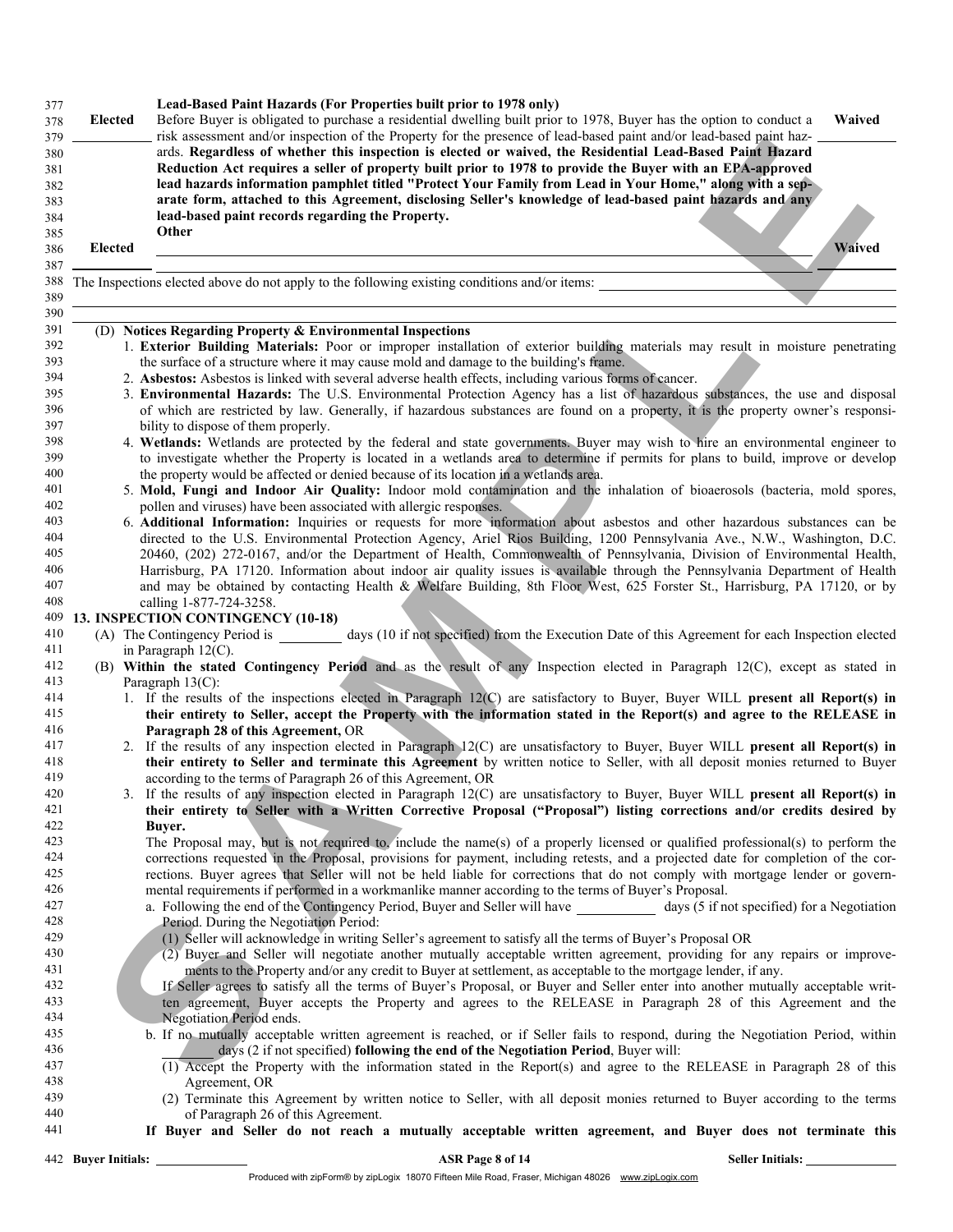### 443 agreement by written notice to seller within the time allotted in Paragraph 13(B)(3)(b), Buyer will accept the Property 444 and agree to the release in Paragraph 28 of this agreement. Ongoing negotiations do not automatically extend the 445 negotiation Period.

446 (C) If a Report reveals the need to expand or replace the existing individual on-lot sewage disposal system, Seller may, within

447 days (25 if not specified) of receiving the Report, submit a Proposal to Buyer. The Proposal will include, but not be limited to, the 448 name of the company to perform the expansion or replacement; provisions for payment, including retests; and a projected com-449 pletion date for corrective measures. Within 5 DAYS of receiving Seller's Proposal, or if no Proposal is provided within the 450 stated time, Buyer will notify Seller in writing of Buyer's choice to:

- 451 1. Agree to the terms of the Proposal, accept the Property and agree to the RELEASE in Paragraph 28 of this Agreement, OR<br>452 2 Terminate this Agreement by written notice to Seller, with all denosit monies returned to
- 452 2. Terminate this Agreement by written notice to Seller, with all deposit monies returned to Buyer according to the terms of 453 Paragraph 26 of this Agreement, OR
- 454 3. Accept the Property and the existing system and agree to the RELEASE in Paragraph 28 of this Agreement. If required by any 455 mortgage lender and/or any governmental authority, Buyer will correct the defects before settlement or within the time required 456 by the mortgage lender and/or governmental authority, at Buyer's sole expense, with permission and access to the Property 457 given by Seller, which may not be unreasonably withheld. If Seller denies Buyer permission and/or access to correct the
- 458 defects, Buyer may, within 5 DAYS of Seller's denial, terminate this Agreement by written notice to Seller, with all deposit 459 monies returned to Buyer according to the terms of Paragraph 26 of this Agreement.
- 460 If Buyer fails to respond within the time stated in Paragraph 13(C) or fails to terminate this Agreement by written notice to 461 Seller within that time, **Buyer will accept the Property** and agree to the RELEASE in Paragraph 28 of this Agreement.

### 462 14. TITLES, SURVEYS AND COSTS (9-18)

- 463 (A) Within days (7 if not specified) from the Execution Date of this Agreement, Buyer will order from a reputable title company 464 for delivery to Seller a comprehensive title report on the Property. Upon receipt, Buyer will deliver a free copy of the title report 465 to Seller.
- 466 (B) Buyer is encouraged to obtain an owner's title insurance policy to protect Buyer. An owner's title insurance policy is different from 467 a lender's title insurance policy, which will not protect Buyer from claims and attacks on the title. Owner's title insurance policies <sup>468</sup> come in standard and enhanced versions; **Buyer should consult with a title insurance agent about Buyer's options. Buyer**<br><sup>469</sup> agrees to release and discharge any and all claims and losses against Broker for Buyer sh agrees to release and discharge any and all claims and losses against Broker for Buyer should Buyer neglect to obtain an owner's 470 title insurance policy.
- 471 (C) Buyer will pay for the following: (1) Title search, title insurance and/or mechanics' lien insurance, or any fee for cancellation; 472 (2) Flood insurance, fire insurance, hazard insurance, mine subsidence insurance, or any fee for cancellation; (3) Appraisal fees and charges paid in advance to mortgage lender: (4) Buyer's customary settlement costs a and charges paid in advance to mortgage lender; (4) Buyer's customary settlement costs and accruals.
- 474 (D) Any survey or surveys required by the title insurance company or the abstracting company for preparing an adequate legal descrip-475 tion of the Property (or the correction thereof) will be obtained and paid for by Seller. Any survey or surveys desired by Buyer or<br>476 required by the mortgage lender will be obtained and paid for by Buyer required by the mortgage lender will be obtained and paid for by Buyer.
- 477 (E) The Property will be conveyed with good and marketable title that is insurable by a reputable title insurance company at the regular 478 rates, free and clear of all liens, encumbrances, and easements, excepting however the following: existing deed restrictions; his-479 toric preservation restrictions or ordinances; building restrictions, ordinances; easements of roads; easements visible upon the assements of record: and privileges or rights of public service companies if any ground; easements of record; and privileges or rights of public service companies, if any.
- 481 (F) In the event of a change in Seller's financial status affecting Seller's ability to convey title to the Property on or before the 482 Settlement Date, or any extension thereof, Seller shall promptly notify Buyer in writing. A change in financial status includes, but<br>483 is not limited to. Seller filing bankruptcy: filing of a foreclosure lawsuit agai is not limited to, Seller filing bankruptcy; filing of a foreclosure lawsuit against the Property; entry of a monetary judgment against 484 Seller; notice of public tax sale affecting the Property; and Seller learning that the sale price of the Property is no longer sufficient 485 to satisfy all liens and encumbrances against the Property.
- 486 (G) If Seller is unable to give good and marketable title that is insurable by a reputable title insurance company at the regular rates, as<br>487 specified in Paragraph 14(F). Buyer may terminate this Agreement by writte 487 specified in Paragraph 14(E), Buyer may terminate this Agreement by written notice to Seller, with all deposit monies returned to 488 Buyer according to the terms of Paragraph 26 of this Agreement Upon termination. Sel 488 Buyer according to the terms of Paragraph 26 of this Agreement. Upon termination, Seller will reimburse Buyer for any costs incurred by Buyer for any inspections or certifications obtained according to the terms of thi 489 incurred by Buyer for any inspections or certifications obtained according to the terms of this Agreement, and for those items spec-<br>490 ified in Paragraph 14(C) items (1) (2) (3) and in Paragraph 14(D) 490 ified in Paragraph 14(C) items  $(1)$ ,  $(2)$ ,  $(3)$  and in Paragraph 14(D).<br>491 (H) Oil gas mineral or other rights of this Property may have been
- 491 (H) Oil, gas, mineral, or other rights of this Property may have been previously conveyed or leased, and Sellers make no representation 492 about the status of those rights unless indicated elsewhere in this Agreement.

### $493$  Oil, Gas and Mineral Rights Addendum (PAR Form OGM) is attached to and made part of this Agreement.

### 494 (I) COAL NOTICE (Where Applicable)

- (C) In material is the state of the state of the state of the state of the state of the state of the state of the state of the state of the state of the state of the state of the state of the state of the state of the sta 495 THIS DOCUMENT MAY NOT SELL, CONVEY, TRANSFER, INCLUDE OR INSURE THE TITLE TO THE COAL AND RIGHTS OF SUPPORT UNDERNEATH THE SURFACE LAND DESCRIBED OR REFERRED TO HEREIN, AND THE OWNER OR OWNERS OF SUCH COAL MAY HAVE THE COMPLETE LEGAL<br>497 497 RIGHT TO REMOVE ALL SUCH COAL AND IN THAT CONNECTION, DAMAGE MAY RESULT TO THE SURFACE OF THE LAND AND ANY HOUSE,<br>498 RIJULDING OR OTHER STRUCTURE ON OR IN SUCH LAND (This notice is set forth in the manner provided in Abs BUILDING OR OTHER STRUCTURE ON OR IN SUCH LAND. (This notice is set forth in the manner provided in Section 1 of the Act of July 499 17 1957 PT. 984) "Buyer acknowledges that he may not be obtaining the right of protec 17, 1957, P.L. 984.) "Buyer acknowledges that he may not be obtaining the right of protection against subsidence resulting from 500 coal mining operations, and that the property described herein may be protected from damage due to mine subsidence by a private 501 contract with the owners of the economic interests in the coal. This acknowledgement i contract with the owners of the economic interests in the coal. This acknowledgement is made for the purpose of complying with 502 the provisions of Section 14 of the Bituminous Mine Subsidence and the Land Conservation Act of April 27, 1966." Buyer agrees to sign the deed from Seller which deed will contain the aforesaid provision 503 to sign the deed from Seller which deed will contain the aforesaid provision.<br>504 (J) The Property is not a "recreational cabin" as defined in the Pennsylvania Cor
- (J) The Property is not a "recreational cabin" as defined in the Pennsylvania Construction Code Act unless otherwise stated here: 505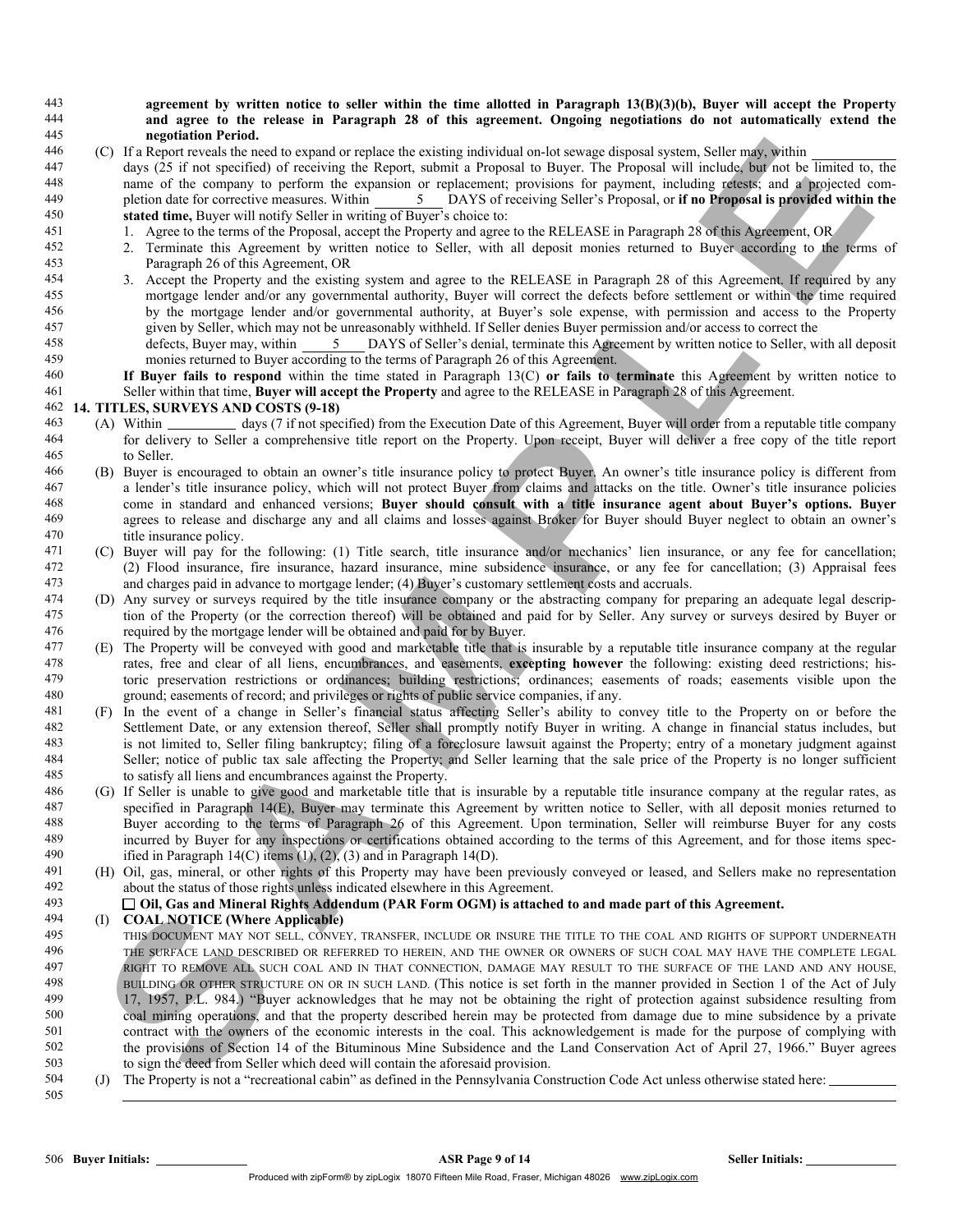(K) 1. This property is not subject to a Private Transfer Fee Obligation unless otherwise stated here:

## $\Box$  Private transfer fee addendum (Par form Ptf) is attached to and made part of this agreement.<br> $509$  2. Notices Regarding Private Transfer Fees: In Pennsylvania. Private Transfer Fees are defined

VARIOUS INTERFERING FOR THE MATERIAL INTERFERING TO THE ARE IN THE SECRET WAS THE MATERIAL INTERFERING TO THE SECRET WAS CONSULTED AN ARCHITECT WAS CONSULTED AN ARCHITECT WAS CONSULTED AN ARCHITECT WAS CONSULTED AN ARCHI 2. Notices Regarding Private Transfer Fees: In Pennsylvania, Private Transfer Fees are defined and regulated in the Private Transfer Fee Obligation Act (Act 1 of 2011; 68 Pa.C.S. §§ 8101, et. seq.), which defines a Private Transfer Fee as "a fee that is payable upon the transfer of an interest in real property, or payable for the right to make or accept the transfer, if the obliga- tion to pay the fee or charge runs with title to the property or otherwise binds subsequent owners of property, regardless of whether the fee or charge is a fixed amount or is determined as a percentage of the value of the property, the purchase price or other consideration given for the transfer." A Private Transfer Fee must be properly recorded to be binding, and sellers must 515 disclose the existence of the fees to prospective buyers. Where a Private Transfer Fee is not properly recorded or disclosed, the Act gives certain rights and protections to buyers. Act gives certain rights and protections to buyers.

### 15. NOTICES, ASSESSMENTS AND MUNICIPAL REQUIREMENTS (9-18)

- (A) In the event any notices of public and/or private assessments as described in Paragraph 10(F) (excluding assessed value) are 519 received after Seller has signed this Agreement and before settlement, Seller will within 5 DAYS of receiving the notices and/or assessments provide a copy of the notices and/or assessments to Buyer and will notify Buyer in writing that Seller will:
- 1. Fully comply with the notices and/or assessments, at Seller's expense, before settlement. If Seller fully complies with the
- 522 notices and/or assessments, Buyer accepts the Property and agrees to the RELEASE in Paragraph 28 of this Agreement, OR<br>523 2 Not comply with the notices and/or assessments If Seller chooses not to comply with the notic 2. Not comply with the notices and/or assessments. If Seller chooses not to comply with the notices and/or assessments, or fails within the stated time to notify Buyer whether Seller will comply, Buyer will notify Seller in writing within 5 DAYS that Buyer will:
- a. Comply with the notices and/or assessments at Buyer's expense, accept the Property, and agree to the RELEASE in Paragraph 28 of this Agreement, OR
- b. Terminate this Agreement by written notice to Seller, with all deposit monies returned to Buyer according to the terms of Paragraph 26 of this Agreement.

530 **If Buyer fails to respond** within the time stated in Paragraph  $15(A)(2)$  or fails to terminate this Agreement by written notice

- to Seller within that time, **Buyer will accept the Property** and agree to the RELEASE in Paragraph 28 of this Agreement.<br>
(B) If required by law, within 30 DAYS from the Execution Date of this Agreement, but in no case lat (B) If required by law, within 30 DAYS from the Execution Date of this Agreement, but in no case later than 15 DAYS prior to Settlement Date, Seller will order at Seller's expense a certification from the appropriate municipal department(s) disclosing notice of any uncorrected violations of zoning, housing, building, safety or fire ordinances and/or a certificate permitting occupan- cy of the Property. If Buyer receives a notice of any required repairs/improvements, Buyer will promptly deliver a copy of the notice to Seller.
- 1. Within 5 DAYS of receiving notice from the municipality that repairs/improvements are required, Seller will deliver a copy of the notice to Buyer and notify Buyer in writing that Seller will:
- a. Make the required repairs/improvements to the satisfaction of the municipality. If Seller makes the required repairs/improvements, Buyer accepts the Property and agrees to the RELEASE in Paragraph 28 of this Agreement, OR
- b. Not make the required repairs/improvements. If Seller chooses not to make the required repairs/improvements, Buyer will 542 notify Seller in writing within 5 DAYS that Buyer will:
- (1) Accept a temporary access certificate or temporary use and occupancy certificate, agree to the RELEASE in Paragraph 28 of this Agreement and make the repairs at Buyer's expense after settlement, OR
- (2) Terminate this Agreement by written notice to Seller, with all deposit monies returned to Buyer according to the terms of Paragraph 26 of this Agreement.
- 547 **If Buyer fails to respond** within the time stated in Paragraph  $15(B)(1)(b)$  or fails to terminate this Agreement by written notice to Seller within that time, Buyer will accept the Property and agree to the RELEASE in Paragraph 28 of this Agreement, and Buyer accepts the responsibility to perform the repairs/improvements according to the terms of the notice provided by the municipality.
- 3. If repairs/improvements are required and Seller fails to provide a copy of the notice to Buyer as required in this Paragraph, Seller will perform all repairs/improvements as required by the notice at Seller's expense. Paragraph 15(B)(3) will survive

### 553 settlement.<br>554 **16. CONDOMINIUM**/ 16. CONDOMINIUM/PLANNED COMMUNITY (HOMEOWNER ASSOCIATIONS) NOTICE (9-16)

- (A) Property is NOT a Condominium or part of a Planned Community unless checked below.
- 556  $\Box$  CONDOMINIUM. The Property is a unit of a condominium that is primarily run by a unit owners' association. Section 3407 of the Uniform Condominium Act of Pennsylvania requires Seller to furnish Buyer with a Certificate of Resale and copies of the condominium declaration (other than plats and plans), the bylaws and the rules and regulations of the association.
- PLANNED COMMUNITY (HOMEOWNER ASSOCIATION). The Property is part of a planned community as defined by 560 the Uniform Planned Community Act. Section 5407(a) of the Act requires Seller to furnish Buyer with a copy of the declaration 561 (other than plats and plans) the hydays the rules and requisions of the association and (other than plats and plans), the bylaws, the rules and regulations of the association, and a Certificate containing the provisions set forth in Section 5407(a) of the Act.

### (B) THE FOLLOWING APPLIES TO INITIAL SALES OF PROPERTIES THAT ARE PART OF A CONDOMINIUM OR A PLANNED COMMUNITY:

 If this is the first sale of the property after creation of the conduminium or planned community (therefore a sale by the Declarant), Seller shall furnish Buyer with a Public Offering Statement no later than the date Buyer executes this Agreement. Buyer may void this Agreement within 15 days (if a condominium) or within 7 days (if part of a planned community) after receipt of the Public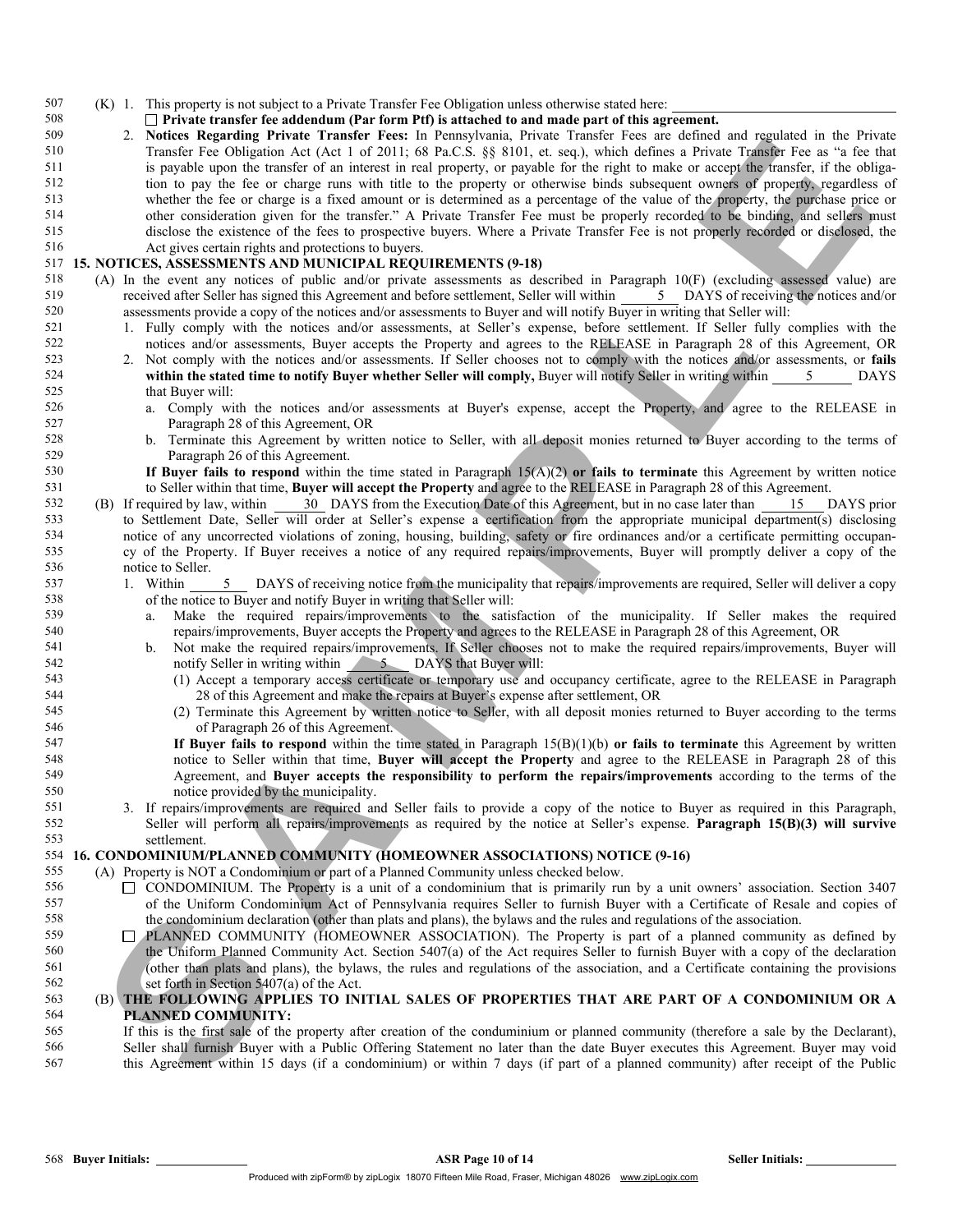569 Offering Statement or any amendment to the Statement that materially and adversely affects Buyer. Upon Buyer declaring this 570 Agreement void all denosit monies will be returned to Buyer according to the terms of Para Agreement void, all deposit monies will be returned to Buyer according to the terms of Paragraph 26 of this Agreement.

## (C) THE FOLLOWING APPLIES TO RESALES OF PROPERTIES THAT ARE PART OF A CONDOMINIUM OR A 572 **PLANNED COMMUNITY:**<br>573 1. Within 15 DA

- 1. Within 15 DAYS from the Execution Date of this Agreement, Seller, at Seller's expense, will request from the association a Certificate of Resale and any other documents necessary to enable Seller to comply with the relevant Act. The Act provides that the association is required to provide these documents within 10 days of Seller's request.
- 576 2. Seller will promptly deliver to Buyer all documents received from the association. Under the Act, Seller is not liable to Buyer<br>577 for the failure of the association to provide the Certificate in a timely manner or for the failure of the association to provide the Certificate in a timely manner or for any incorrect information provided by the association in the Certificate.
- 579 3. The Act provides that Buyer may declare this Agreement VOID at any time before Buyer receives the association documents 580 and for 5 days after receipt. OR until settlement, whichever occurs first. Buyer's notice t 580 and for 5 days after receipt, OR until settlement, whichever occurs first. Buyer's notice to Seller must be in writing; upon Buyer declaring this Agreement void, all deposit monies will be returned to Buyer according t declaring this Agreement void, all deposit monies will be returned to Buyer according to the terms of Paragraph 26 of this Agreement.
- **PLANN IN CONDITIONTS** (The third is the control by the control by the state of the state of the state of the state of the state of the state of the state of the state of the state of the state of the state of the state o 4. If the association has the right to buy the Property (right of first refusal), and the association exercises that right, Seller will reimburse Buyer for any costs incurred by Buyer for any inspections or certifications obtained according to the terms of the Agreement, and any costs incurred by Buyer for: (1) Title search, title insurance and/or mechanics' lien insurance, or any fee for cancellation; (2) Flood insurance, fire insurance, hazard insurance, mine subsidence insurance, or any fee for cancellation; (3) Appraisal fees and charges paid in advance to mortgage lender.

### 17. REAL ESTATE TAXES AND ASSESSED VALUE (4-14)

 In Pennsylvania, taxing authorities (school districts and municipalities) and property owners may appeal the assessed value of a prop-590 erty at the time of sale, or at any time thereafter. A successful appeal by a taxing authority may result in a higher assessed value for the property and an increase in property taxes. Also, periodic county-wide proper property and an increase in property taxes. Also, periodic county-wide property reassessments may change the assessed value of the property and result in a change in property tax.

### 18. MAINTENANCE AND RISK OF LOSS (1-14)

- (A) Seller will maintain the Property (including, but not limited to, structures, grounds, fixtures, appliances, and personal property) specifically listed in this Agreement in its present condition, normal wear and tear excepted.
- (B) If any part of the Property included in the sale fails before settlement, Seller will:
- 597 1. Repair or replace that part of the Property before settlement, OR<br>598 2. Provide prompt written notice to Buyer of Seller's decision to:
- 598 2. Provide prompt written notice to Buyer of Seller's decision to:<br>599 3. Credit Buyer at settlement for the fair market value of t
- a. Credit Buyer at settlement for the fair market value of the failed part of the Property, as acceptable to the mortgage lender, if any, OR
- b. Not repair or replace the failed part of the Property, and not credit Buyer at settlement for the fair market value of the failed part of the Property.
- 3. If Seller does not repair or replace the failed part of the Property or agree to credit Buyer for its fair market value, or if Seller **fails to notify Buyer of Seller's choice,** Buyer will notify Seller in writing within 5 DAYS or before Settlement Date, whichever is earlier, that Buyer will:
- a. Accept the Property and agree to the RELEASE in Paragraph 28 of this Agreement, OR
- b. Terminate this Agreement by written notice to Seller, with all deposit monies returned to Buyer according to the terms of Paragraph 26 of this Agreement.
- If Buyer fails to respond within the time stated in Paragraph 18(B)(3) or fails to terminate this Agreement by written notice to Seller within that time, Buyer will accept the Property and agree to the RELEASE in Paragraph 28 of this Agreement.
- (C) Seller bears the risk of loss from fire or other casualties until settlement. If any property included in this sale is destroyed and not replaced prior to settlement, Buyer will:
- 1. Accept the Property in its then current condition together with the proceeds of any insurance recovery obtainable by Seller, OR
- 2. Terminate this Agreement by written notice to Seller, with all deposit monies returned to Buyer according to the terms of Paragraph 26 of this Agreement.

### 19. HOME WARRANTIES (1-10)

 At or before settlement, either party may purchase a home warranty for the Property from a third-party vendor. Buyer and Seller under- stand that a home warranty for the Property does not alter any disclosure requirements of Seller, will not cover or warrant any pre- existing defects of the Property, and will not alter, waive or extend any provisions of this Agreement regarding inspections or certifi- cations that Buyer has elected or waived as part of this Agreement. Buyer and Seller understand that a broker who recommends a home warranty may have a business relationship with the home warranty company that provides a financial benefit to the broker.

# 622 20. RECORDING  $(9-05)$ <br>623 This Agreement will

This Agreement will not be recorded in the Office of the Recorder of Deeds or in any other office or place of public record. If Buyer causes or permits this Agreement to be recorded, Seller may elect to treat such act as a default of this Agreement.

### 21. ASSIGNMENT (1-10)

- This Agreement is binding upon the parties, their heirs, personal representatives, guardians and successors, and to the extent assignable, on the assigns of the parties hereto. Buyer will not transfer or assign this Agreement without the written consent of Seller unless oth-
- erwise stated in this Agreement. Assignment of this Agreement may result in additional transfer taxes.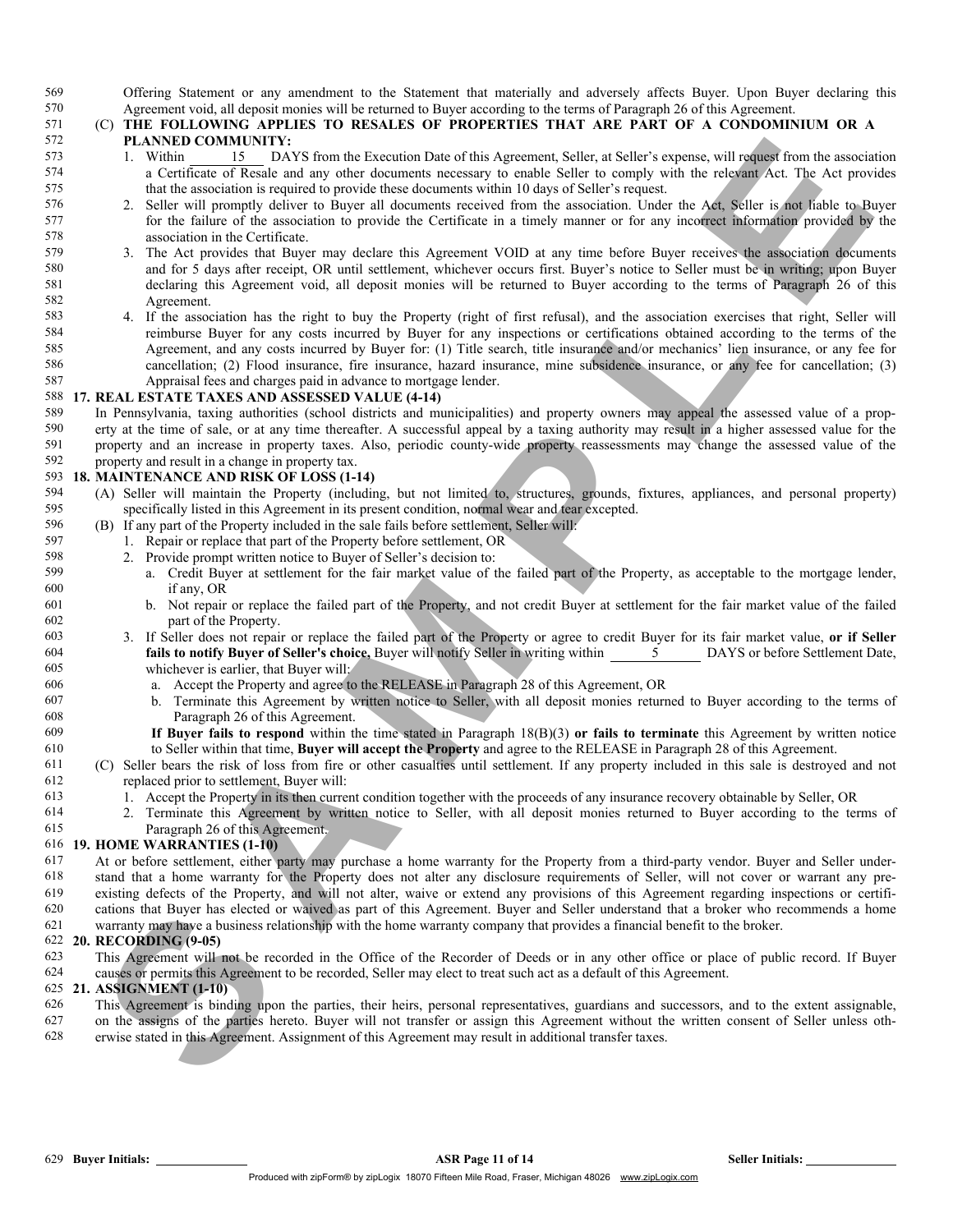## 630 22. GOVERNING LAW, VENUE AND PERSONAL JURISDICTION (9-05) 631 (A) The validity and construction of this Agreement and the rights and d

- (A) The validity and construction of this Agreement, and the rights and duties of the parties, will be governed in accordance with the laws of the Commonwealth of Pennsylvania.
- 633 (B) The parties agree that any dispute, controversy or claim arising under or in connection with this Agreement or its performance by either party submitted to a court shall be filed exclusively by and in the state or either party submitted to a court shall be filed exclusively by and in the state or federal courts sitting in the Commonwealth of Pennsylvania.

### 23. FOREIGN INVESTMENT IN REAL PROPERTY TAX ACT OF 1980 (FIRPTA) (1-17)

- 637 The disposition of a U.S. real property interest by a foreign person (the transferor) is subject to the Foreign Investment in Real Property<br>638 Tax Act of 1980 (EIRPTA) income tax withholding EIRPTA authorized the Unit Tax Act of 1980 (FIRPTA) income tax withholding. FIRPTA authorized the United States to tax foreign persons on dispositions of U.S.<br>639 real property interests. This includes but is not limited to a sale or exchange, liqui for the property interests. This includes but is not limited to a sale or exchange, liquidation, redemption, gift, transfers, etc. Persons pur-<br>640 chasing U.S. real property interests (transferee) from foreign persons, ce
- 640 chasing U.S. real property interests (transferee) from foreign persons, certain purchasers' agents, and settlement officers are required to withhold up to 15 percent of the amount realized (special rules for foreign co
- to withhold up to 15 percent of the amount realized (special rules for foreign corporations). Withholding is intended to ensure U.S. tax-ation of gains realized on disposition of such interests. The transferee/Buyer is the withholding agent. If you are the transferee/Buyer
- 643 you must find out if the transferor is a foreign person as defined by the Act. If the transferor is a foreign person and you fail to withhold, you may be held liable for the tax.
- you may be held liable for the tax.

### 24. NOTICE REGARDING CONVICTED SEX OFFENDERS (MEGAN'S LAW) (4-14)

 The Pennsylvania General Assembly has passed legislation (often referred to as "Megan's Law," 42 Pa.C.S. § 9791 et seq.) providing 647 for community notification of the presence of certain convicted sex offenders. Buyers are encouraged to contact the municipal<br>648 police department or the Pennsylvania State Police for information relating to the prese police department or the Pennsylvania State Police for information relating to the presence of sex offenders near a particular prop-erty, or to check the information on the Pennsylvania State Police Web site at www.pameganslaw.state.pa.us.

# 650 25. REPRESENTATIONS (1-10)<br>651 (A) All representations, claim

- 651 (A) All representations, claims, advertising, promotional activities, brochures or plans of any kind made by Seller, Brokers, their<br>652 licensees employees officers or partners are not a part of this Agreement unless e licensees, employees, officers or partners are not a part of this Agreement unless expressly incorporated or stated in this Agreement. This Agreement contains the whole agreement between Seller and Buyer, and there are no other terms, obligations, covenants, representations, statements or conditions, oral or otherwise, of any kind whatsoever concerning this sale. This Agreement will not be altered, amended, changed or modified except in writing executed by the parties.
- (B) Unless otherwise stated in this Agreement, Buyer has inspected the Property (including fixtures and any personal property 657 specifically listed herein) before signing this Agreement or has waived the right to do so, and agrees to purchase the Property<br>658 **IN ITS PRESENT CONDITION** subject to inspection contingencies elected in this Agreeme **IN ITS PRESENT CONDITION**, subject to inspection contingencies elected in this Agreement. Buyer acknowledges that 659 Brokers their licensees employees officers or partners have not made an independent examination or 659 Brokers, their licensees, employees, officers or partners have not made an independent examination or determination of the struc-<br>660 tural soundness of the Property the age or condition of the components environmental tural soundness of the Property, the age or condition of the components, environmental conditions, the permitted uses, nor of con- ditions existing in the locale where the Property is situated; nor have they made a mechanical inspection of any of the systems con-tained therein.
- (C) Any repairs required by this Agreement will be completed in a workmanlike manner.
- (D) Broker(s) have provided or may provide services to assist unrepresented parties in complying with this Agreement.

### 26. DEFAULT, TERMINATION AND RETURN OF DEPOSITS (1-18)

- (A) Where Buyer terminates this Agreement pursuant to any right granted by this Agreement, Buyer will be entitled to a return of all deposit monies paid on account of Purchase Price pursuant to the terms of Paragraph 26(B), and this Agreement will be VOID. Fermination of this Agreement may occur for other reasons giving rise to claims by Buyer and/or Seller for the deposit monies.<br>
669 (B) Regardless of the annarent entitlement to deposit monies. Pennsylvania law does not al
- (B) Regardless of the apparent entitlement to deposit monies, Pennsylvania law does not allow a Broker holding deposit monies to determine who is entitled to the deposit monies when settlement does not occur. Broker can only release the deposit monies:
- <sup>671</sup> 1. If this Agreement is terminated prior to settlement and there is no dispute over entitlement to the deposit monies. A written agreement signed by both parties is evidence that there is no dispute regarding deposit 672 agreement signed by both parties is evidence that there is no dispute regarding deposit monies.<br>673 1. If after Broker has received deposit monies. Broker receives a written agreement that is
- 2. If, after Broker has received deposit monies, Broker receives a written agreement that is signed by Buyer and Seller, directing Broker how to distribute some or all of the deposit monies.
- 3. According to the terms of a final order of court.
- 4. According to the terms of a prior written agreement between Buyer and Seller that directs the Broker how to distribute the 677 deposit monies if there is a dispute between the parties that is not resolved. (See Paragraph  $26(C)$ )
- (3) The same that and denote the same of education of the same tells of the Apertamenta in the same of the same of the same of the same of the same of the same of the same of the same of the same of the same of the same o (C) Buyer and Seller agree that if there is a dispute over the entitlement to deposit monies that is unresolved days (180 if not specified) after the Settlement Date stated in Paragraph 4(A) (or any written extensions thereof) or following termination of the Agreement, whichever is earlier, then the Broker holding the deposit monies will, within 30 days of receipt of Buyer's written request, distribute the deposit monies to Buyer unless the Broker is in receipt of verifiable written notice that the dispute is the subject of litigation or mediation. If Broker has received verifiable written notice of litigation prior to the receipt of Buyer's request for distribution. Broker will continue to hold the deposit monies until receipt of a written distribution agreement between Buyer and Seller or a final court order. Buyer and Seller are advised to initiate litigation for any portion of the deposit monies prior to any distribution made by Broker pursuant to this paragraph. Buyer and Seller agree that the distribution of deposit monies based upon the passage of time does not legally determine entitlement to deposit monies, and that the parties maintain their legal rights to pursue litigation even after a distribution is made.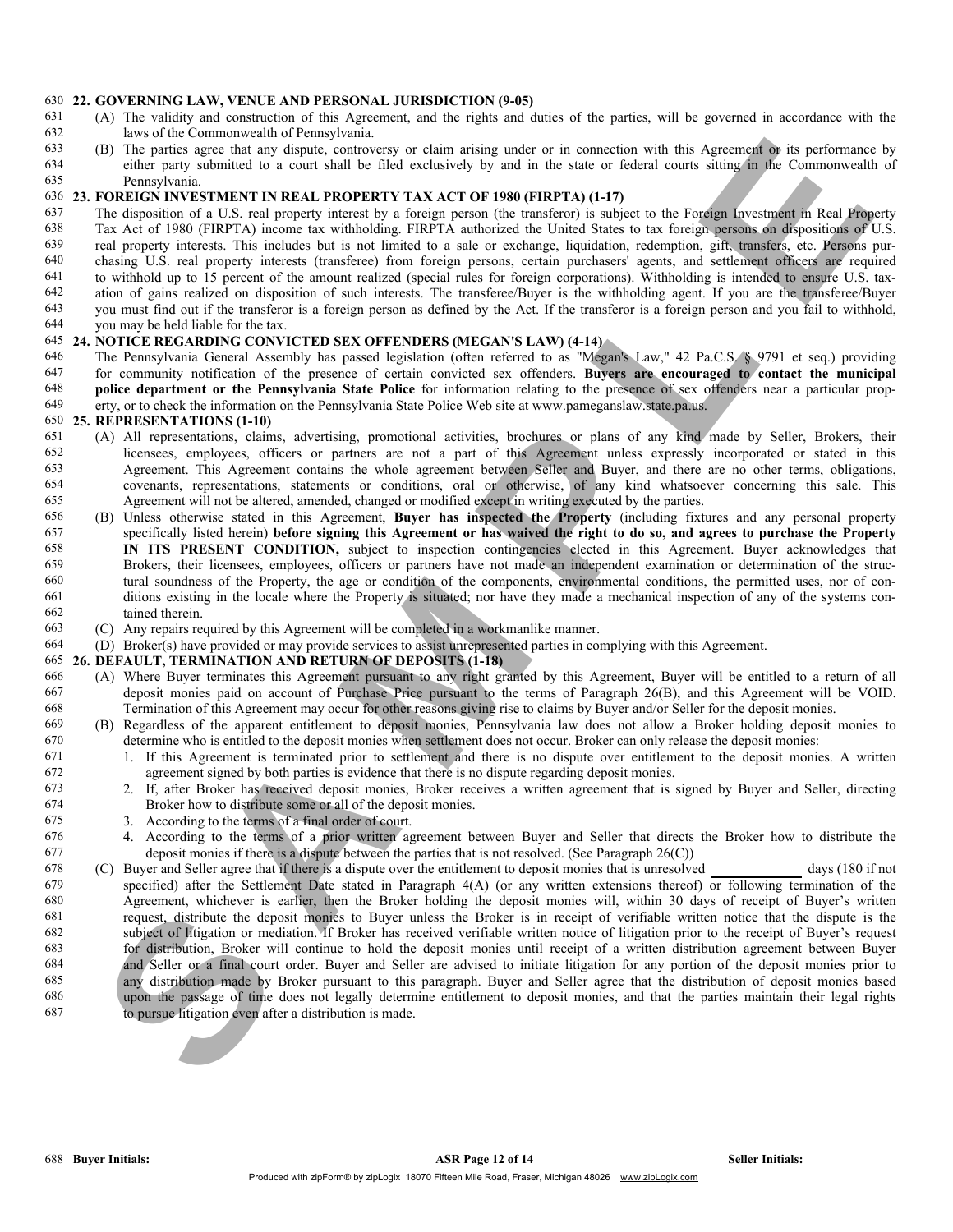- 689 (D) Buyer and Seller agree that a Broker who holds or distributes deposit monies pursuant to the terms of Paragraph 26 or Pennsylvania <sup>690</sup> law will not be liable. Buyer and Seller agree that if any Broker or affiliated licensee is named in litigation regarding deposit monies, the attorneys' fees and costs of the Broker(s) and licensee(s) will be paid by monies, the attorneys' fees and costs of the Broker(s) and licensee(s) will be paid by the party naming them in litigation.
- 692 (E) Seller has the option of retaining all sums paid by Buyer, including the deposit monies, should Buyer:
- $693$  1. Fail to make any additional payments as specified in Paragraph 2, OR  $694$  2. Furnish false or incomplete information to Seller, Broker(s) or any
- 694 2. Furnish false or incomplete information to Seller, Broker(s), or any other party identified in this Agreement concerning Buyer's 695 legal or financial status, OR
- 696 3. Violate or fail to fulfill and perform any other terms or conditions of this Agreement.<br>697 (F) Unless otherwise checked in Paragraph 26(G). Seller may elect to retain those sums pa
- 697 (F) Unless otherwise checked in Paragraph 26(G), Seller may elect to retain those sums paid by Buyer, including deposit monies:<br>698 1. On account of purchase price. OR

### 1. On account of purchase price, OR

- 699 2. As monies to be applied to Seller's damages, OR
- 700 3. As liquidated damages for such default.<br>  $701$  (G)  $\Box$  SELLER IS LIMITED TO RETAIN
- $(6)$   $\Box$  SELLER IS LIMITED TO RETAINING SUMS PAID BY BUYER, INCLUDING DEPOSIT MONIES, AS LIQUIDATED 702 DAMAGES.
- 703 (H) If Seller retains all sums paid by Buyer, including deposit monies, as liquidated damages pursuant to Paragraph 26(F) or (G), Buyer 704 and Seller are released from further liability or obligation and this Agreement is VOID.<br>705 (1) Brokers and licensees are not responsible for unpaid deposits
- 705 (I) Brokers and licensees are not responsible for unpaid deposits.<br>706 27. MEDIATION (1-10)

### 27. MEDIATION (1-10)

- 707 Buyer and Seller will submit all disputes or claims that arise from this Agreement, including disputes and claims over deposit monies,<br>708 to mediation Mediation will be conducted in accordance with the Rules and Proce to mediation. Mediation will be conducted in accordance with the Rules and Procedures of the Home Sellers/Home Buyers Dispute 709 Resolution System, unless it is not available, in which case Buyer and Seller will mediate according to the terms of the mediation sys-710 tem offered or endorsed by the local Association of Realtors®. Mediation fees, contained in the mediator's fee schedule, will be divided 711 equally among the parties and will be paid before the mediation conference. This mediation process must be concluded before any party to the dispute may initiate legal proceedings in any courtroom, with the exception of filing a summons if it is necessary to stop any 213 statute of limitations from expiring. Any agreement reached through mediation and signed by the parties will be binding. Any agree-<br>214 ment to mediate disputes or claims arising from this Agreement will survive settle
- ment to mediate disputes or claims arising from this Agreement will survive settlement.

### 715 28. RELEASE (9-05)

s a mean hot stronger in the stronger in the stronger in the strong internal mean of the stronger in the stronger in the stronger in the stronger in the stronger in the stronger in the stronger in the stronger in the stron 716 Buyer releases, quit claims and forever discharges SELLER, ALL BROKERS, their LICENSEES, EMPLOYEES and any 717 **OFFICER or PARTNER of any one of them and any other PERSON, FIRM or CORPORATION who may be liable by or** 718 **through them, from any and all claims, losses or demands**, including but not limited to personal injury and The **through them, from any and all claims, losses or demands**, including, but not limited to, personal injury and property damage and all of the consequences thereof, whether known or not, which may arise from the presenc all of the consequences thereof, whether known or not, which may arise from the presence of termites or other wood-boring insects, 720 radon, lead-based paint hazards, mold, fungi or indoor air quality, environmental hazards, any defects in the individual on-lot sewage 721 disposal system or deficiencies in the on-site water service system, or any defects or conditions on the Property. Should Seller be in<br>722 default under the terms of this Agreement or in violation of any Seller disclos 722 default under the terms of this Agreement or in violation of any Seller disclosure law or regulation, this release does not deprive Buyer 723 of any right to pursue any remedies that may be available under law or equity. This release will survive settlement.

# 724 **29. REAL ESTATE RECOVERY FUND (1-18)**<br>725 A Real Estate Recovery Fund exists to reim

725 A Real Estate Recovery Fund exists to reimburse any persons who have obtained a final civil judgment against a Pennsylvania real<br>726 estate licensee (or a licensee's affiliates) owing to fraud misrepresentation, or dec 726 estate licensee (or a licensee's affiliates) owing to fraud, misrepresentation, or deceit in a real estate transaction and who have been 727 unable to collect the judgment after exhausting all legal and equitable remedies. For complete details about the Fund, call (717) 783-

#### 728 3658.<br>729 30. COM 30. COMMUNICATIONS WITH BUYER AND/OR SELLER (1-10)

- 730 (A) If Buyer is obtaining mortgage financing, Buyer shall promptly deliver to Broker for Buyer, if any, a copy of all Loan Estimate(s) 731 and Closing Disclosure(s) upon receipt.<br>732 (B) Wherever this Agreement contains a
- 732 (B) Wherever this Agreement contains a provision that requires or allows communication/delivery to a Buyer, that provision shall be 733 satisfied by communication/delivery to the Broker for Buyer, if any, except for documents required to be delivered pursuant to 734 Paragraph 16. If there is no Broker for Buyer, those provisions may be satisfied only by communication/delivery being made 735 directly to the Buyer, unless otherwise agreed to by the parties. Wherever this Agreement contains a provision that requires or allows communication/delivery to a Seller, that provision shall be satisfied by communication/delivery to the Broker for Seller, if 737 any. If there is no Broker for Seller, those provisions may be satisfied only by communication/delivery being made directly to the 738 Seller, unless otherwise agreed to by the parties.